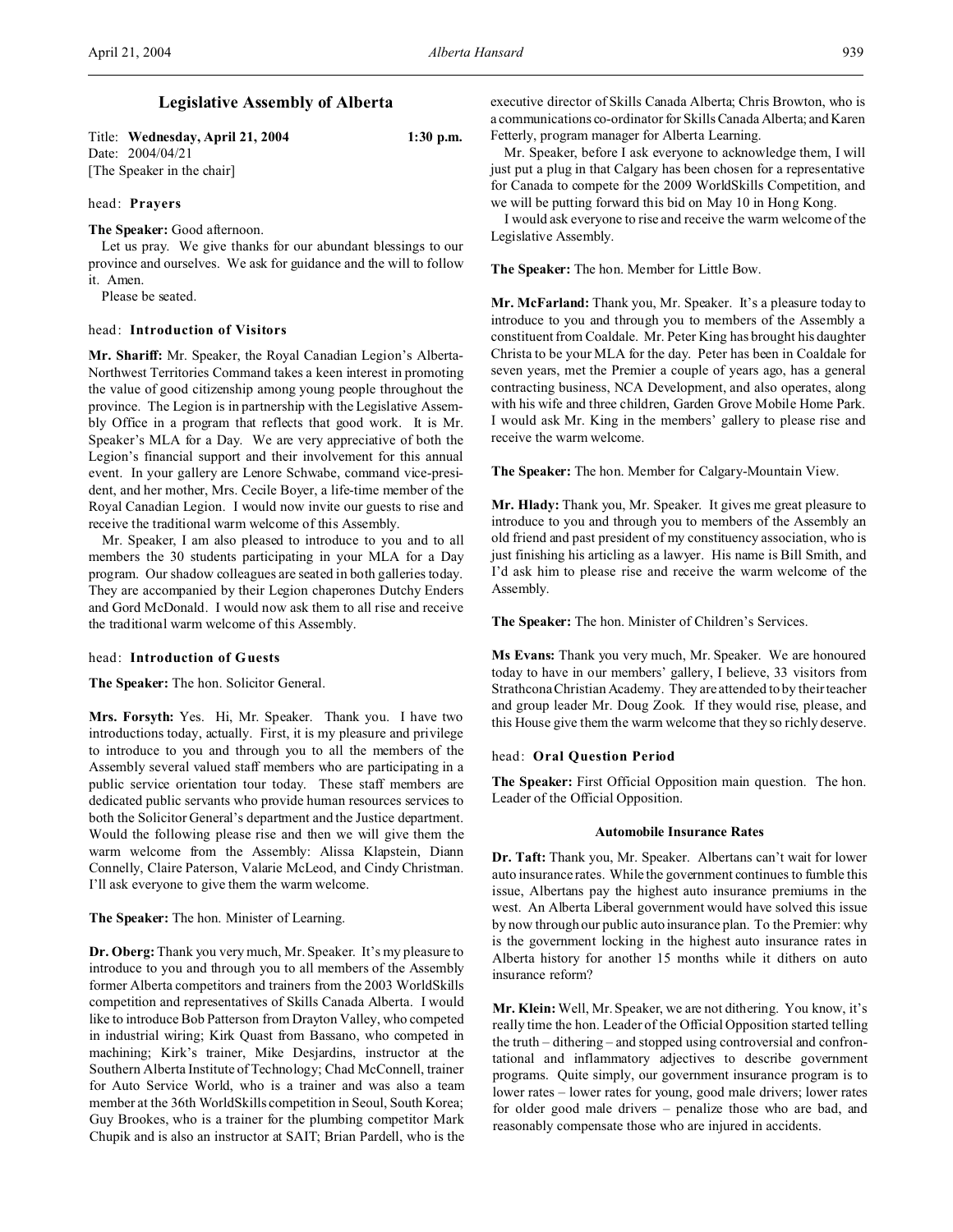**Dr. Taft:** Well, does the Premier really believe that a 5 per cent rollback will compensate for average rate increases of 59 per cent since March 2002?

**Mr. Klein:** Mr. Speaker, I'm not going to get into comparing apples and oranges and pears and grapefruits and all of those other things. I will say, however, that this government took very proactive action to address an issue that had been brought to our attention not only by young good drivers who were being severely penalized but by employers, especially small business employers, people who wanted to employ summer students, for instance, but couldn't, if these people were required to drive, because of the high insurance premiums they would have to pay.

So we have done a commendable job on behalf of the people of this province to address an issue. It was us, this government, that addressed the issue, not the opposition. The opposition only picked it up and started to complain and natter about it once we started to deal with the issue.

# *1:40*

**The Speaker:** The hon. leader.

**Dr. Taft:** Thank you, Mr. Speaker. Well, if it's not dithering, then will the Premier tell us exactly when the new insurance grid will be implemented in Alberta?

**Mr. Klein:** Mr. Speaker, obviously, the hon. Leader of the Official Opposition is focusing on media reports that surfaced as a result of the SPC meeting last night.

Relative to the time frame as to when the whole thing unfolds, I'll have the hon. Minister of Finance respond.

**Mrs. Nelson:** Mr. Speaker, clearly, we've said all along that we would put forward a package that addresses the issues that were raised by Albertans: first of all, having an accessible insurance package, one that's affordable and one that's comparably priced, that meets the needs of Albertans. We will have that package move forward this summer.

**The Speaker:** Second Official Opposition main question. The hon. Leader of the Official Opposition.

# **Calgary Courthouse**

**Dr. Taft:** Thank you, Mr. Speaker. Well, it looks like public/private partnerships, or P3s, will work for this government very much like a government credit card: the government will spend now; the taxpayers will pay later. The clearest example of this so far is the Calgary courthouse P3, which was first estimated at costing \$150 million, then \$300 million, and now half a billion dollars. To the Premier: given that the government was so sure that P3s would save money, how could it let the cost of its flagship P3 project spin so far out of control?

**Mr. Klein:** Mr. Speaker, first of all, this had nothing to do with P3s or any other form of construction. Had the government decided to go on its own on this particular project, the costs would have escalated. We are revisiting the project to bring the costs back in line. Now, if the Liberals, who are complaining now about this project, want to spend \$500 million, well, let them do it. That is their nature – spend more, spend more, spend more – whereas this government will revisit a program, bring it back, scale it back to something that is reasonable, and even at the reduced scope we are confident we can build an excellent facility that attends to the needs of Calgarians and consolidates the Provincial Court and the Court of Queen's Bench.

**Dr. Taft:** Well, why is this government even considering providing public financing – a taxpayer loan, for heaven's sake – to its private partners in the Calgary courthouse, as the Premier indicated yesterday?

**Mr. Klein:** Well, Mr. Speaker, I don't know where the hon. member is getting his information. No decision has been made. We're in the process of evaluating the project. This is so typical – so typical – of the Liberals: if someone was thinking about it or if someone was thinking out loud or someone suggested that that might be approached, then it becomes government policy. You know why? Although it isn't government policy, it makes for a good 15-second sound bite, and that's all they are concerned about.

# **The Speaker:** The hon. leader.

**Dr. Taft:** Thank you. Well, until this issue is resolved, will the government declare a moratorium on further P3s with for-profit partners, given that they're just a way to spend taxpayers' money?

**Mr. Klein:** No, Mr. Speaker. We will not abandon the concept of P3s. We will continue to abide by our policy, and that is that if P3s work, if they work over the long term – and you have to understand that we're talking only about the construction costs; we're not talking about the long-term maintenance costs related to keeping up court facilities; we are talking about construction costs only – and in the short term, we will consider a P3 project. If it doesn't make sense, it will be discarded.

**The Speaker:** Third Official Opposition main question. The hon. Member for Edmonton-Centre.

#### **Government Expense Claims**

**Ms Blakeman:** Thank you, Mr. Speaker. Two months after the Alberta Liberal opposition raised the issue, the government still won't provide details on its spending on wining, dining, and travel. Yesterday the Premier failed to explain why he won't simply photocopy expense claims, receipts, and credit card statements his staff has and show them to Albertans. My questions are to the Premier. Can the Premier explain why he still can't show us the receipts for a \$26,000 trip to India in January, given that the federal government can provide detailed information on all expenses in less than three months?

**Mr. Klein:** Mr. Speaker, again they allude to the federal government. You know, I've had the opportunity – let's put this in perspective – to be on Team Canada trips. Now, if they want to have this government spend like the federal government, here's an example of the Prime Minister taking the lead car, which is a stretched limousine, arriving in Air Force One or Two – you know, a great big A320 plane done up like a living room – leading a procession, having all the roads blocked off, the Premiers following in vans, the Prime Minister taking a huge, humongous suite. Oh, this is the way that these Liberals are suggesting we should spend. They're saying that we should follow the example of the federal government. Well, that's the way the federal government travels.

**Ms Blakeman:** Again to the Premier. Why is the Premier making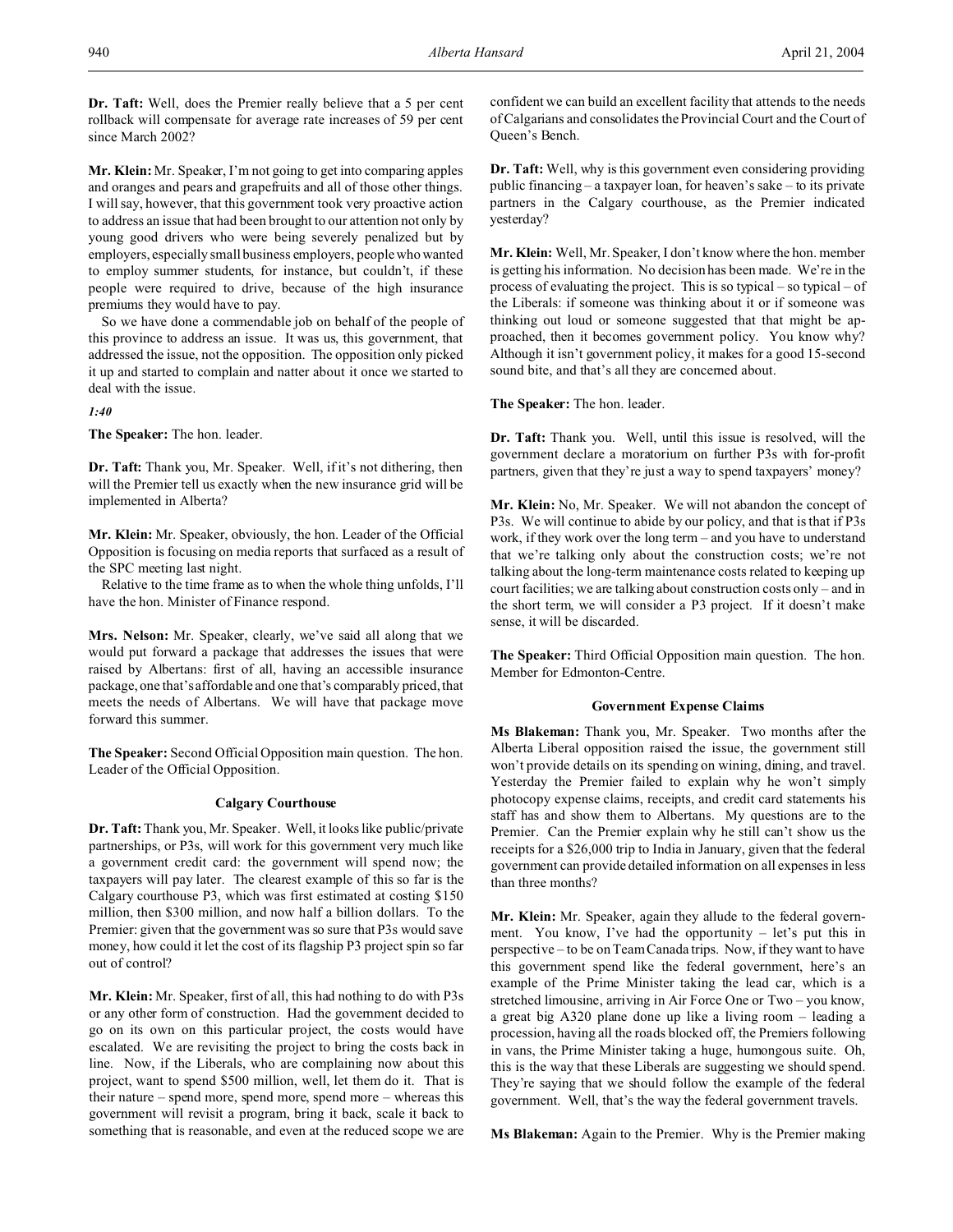vague promises about re-evaluating the system when all he needs to do is tell his staff to photocopy a few documents and show them to Albertans?

**Mr. Klein:** Well, I go back to what I said. I want this hon. member to stand up and say that we should spend like the feds, like their Liberal cousins. I would like this hon. member to say that the Premier should have this huge, humongous A320 done up like a living room. I would like this hon. member to say that I should have a house like 24 Sussex and all the trimmings that go with it. I would like this hon. member to say that the Premier should arrive in a stretched limousine and have all the ministers follow in vans. I would like this hon. member to say that I should have 25 or 30 or 40 security people around me, all at taxpayers' expense.

Mr. Speaker, they want us to spend like their Liberal cousins in Ottawa. Well, we're not about to do that.

**The Speaker:** The hon. member.

**Ms Blakeman:** Thank you. All I'm saying, Mr. Premier, is: will you crank up the photocopier and give us copies of your travel and hosting receipts? Come on.

**Mr. Klein:** Well, Mr. Speaker, again the same answer. They would rather talk about \$25 or \$23.50 items or a \$27 jug of orange juice, which boils down to \$2.70 a glass, than the multi, multi, multimillions of millions of dollars that are being wasted by their Liberal cousins in Ottawa.

**The Speaker:** The hon. Member for Edmonton-Highlands.

# **Calgary Courthouse**

# *(continued)*

**Mr. Mason:** Thank you very much, Mr. Speaker. Another week, another cornerstone of government policy crumbles into rubble. The centerpiece of the government's P3 strategy, the Calgary courthouse, has been put on hold after costs soared 66 per cent higher than originally planned. After months of hype about the advantages of P3s the government has finally had to face hard financial reality. My question is to the Premier. Will the Premier admit that the government's P3 policy is in shambles as a result of the Calgary courthouse cost overrun debacle?

**Mr. Klein:** Mr. Speaker, it is so typical of both the Liberal and the ND opposition to pick out any little thing that is negative about any project. This is a major project; there's no doubt about it. It hasn't been a failure. We have revisited the project. Had the government done it on its own, there was no guarantee that those costs wouldn't have escalated in the same way. As a matter of fact, it's quite common in government circles that if they know that it is completely a government job, the costs go sky-high.

*1:50*

Well, Mr. Speaker, this person was on city council when the costs of the Edmonton Convention Centre – or maybe he wasn't. I certainly remember reading about them going up and up and up and up and higher and higher and higher, and had he been on council, he would have said: oh, great; spend, spend, spend, spend more. Because that's the attitude.

Mr. Speaker, as I said, the Calgary contract was a good contract, as a matter of fact, and when the Saddledome went \$16 million – we're not talking hundreds of millions of dollars – I put a stop to it. I put a stop to it. As a matter of fact, I said that if you want more information, here's Tom Chambers' number. He was the minister of public works for the government at that particular time and opened everything up relative to that particular project.

So, Mr. Speaker, when they want to talk about overruns, this hon. member, the ND member, the Member for Edmonton-Highlands, is the king of overruns. But he likes them because that is the way of the NDs.

**The Speaker:** Hon. member, you rose on a point of order, but I think there was clarification that you were not a member of council at that time. Is that what the point of order is going to be?

**Mr. Mason:** Well, subsequent things that the Premier has said. We may have a few more by the time my questions are over, Mr. Speaker.

Given that I got involved in politics fighting the Convention Centre and warning of cost overruns, will the Premier admit that he has nothing to teach me about fighting waste in government spending?

**Mr. Klein:** Mr. Speaker, I have learned more about waste in spending from the Liberals and the NDs in my 15 years in this Legislature than I've ever learned before. All of those lessons have come from the Liberals and the NDs, and that is how to spend, spend, spend, and spend more.

**The Speaker:** The hon. member.

**Mr. Mason:** Thank you very much, Mr. Speaker. Given that the courthouse is on hold and, hopefully, will be stopped altogether, will the government consider as an alternative to this project building a new hospital for the city of Calgary without going through the nonsense and expense of a P3?

**Mr. Klein:** Mr. Speaker, the two projects are separate. I will agree with the hon. member that a new hospital is needed in the southern part of the city. The Calgary health region is now working on a plan, a concept. It is the Calgary health region's request that they proceed via the P3 process. That project will be evaluated, and hopefully it will turn out to be a good project. We are very intent and very committed to going ahead with that project.

I find it interesting, Mr. Speaker, because he said: put a stop to the courthouse. Put a stop. All you have to do is look at the Calgary court situation and you will see a hodgepodge, really, of court facilities throughout the city to the point where the Provincial Court judges especially, who, I understand, adjudicate about 80 per cent of the cases, both criminal and civil and family, are absolutely cramped. It's costing the government, because we have to maintain these facilities, a huge amount of money. So it makes sense to consolidate these activities. Now, if this hon. member wants to go down to Calgary and state publicly that this project should be halted, that there should be no consolidation, I would invite him to do so.

#### **Organ and Tissue Donations**

**Ms DeLong:** Mr. Speaker, April 18 to 25 is National Organ and Tissue Donor Awareness Week, and a number of activities are taking place in Alberta and across Canada to increase our awareness of this important issue. My question is to the Minister of Health and Wellness. What is the government doing to further reduce the number of Albertans waiting to receive organ transplants?

**The Speaker:** The hon. minister.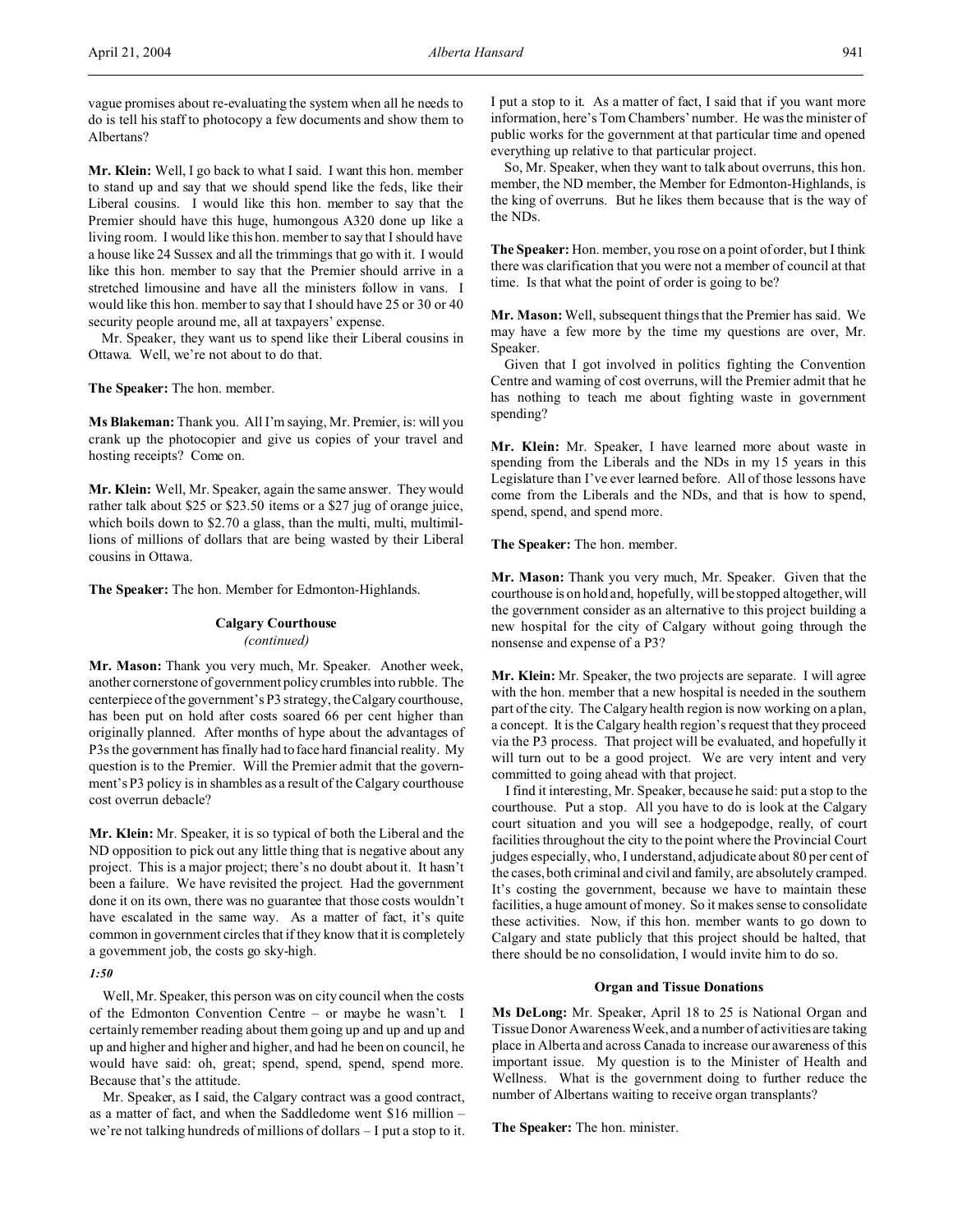**Mr. Mar:** Thank you very much, Mr. Speaker. It is true that the shortage of organs and tissues for transplantation is a long-standing problem here in the province of Alberta, but it is also a long-standing problem throughout Canada.

Right now, Mr. Speaker, over 400 Albertans are on waiting lists to receive an organ transplant, and unfortunately every year some Albertans do not survive the waiting period for that gift of life. Hundreds more are awaiting tissue that can restore sight, restore mobility, or improve quality of life.

Now, what the Department of Health and Wellness is currently working on, Mr. Speaker, is a comprehensive and co-ordinated provincial system for organ and tissue donation. An improved system to increase donation will decrease the number of Albertans waiting for a transplant and improve the quality of life for those individuals and their families.

We do need to make legislative changes to the Human Tissue Gift Act, that was originally proclaimed some 20 years ago, in 1973. Policies for the new legislation have been drafted, and the process to introduce such legislation will soon be under way.

Finally, Mr. Speaker, my department is working with our tissue programs to improve self-sufficiency in providing tissues for transplantation.

**The Speaker:** The hon. member.

**Ms DeLong:** Thank you very much. Just one supplemental. Deciding to become an organ or tissue donor is a very important personal decision, one that can have extraordinary results. What can Albertans do to increase their awareness and help reduce waiting lists so that more people who are ill can receive the gift of life?

**Mr. Mar:** Mr. Speaker, I will say this about Canadians and I'll say this specifically about Albertans: Albertans are extraordinarily generous individuals. Some 81 per cent of Canadians have indicated their willingness to donate their organs and tissues, but only 65 per cent of Canadians actually advise their families of their wishes. If there is one thing that we could do to help improve the donation rate for tissues and organs, it would be to do as I have done with my own family, and that is to indicate your desire to donate tissues and organs.

# **Automobile Insurance Rates** *(continued)*

**Mr. MacDonald:** Albertans can't wait for lower auto insurance rates. If the government really cared about consumers and not just about the insurance industry, it would table its latest proposals in this Assembly this afternoon. My first question is to the Premier. Given that this government always discriminates against Edmonton, what proof does the government have that new drivers in Edmonton should have an entry-level premium that is \$180 higher than new drivers in Calgary?

**Mr. Klein:** Mr. Speaker, they're rehashing old, old, old news. The package went to SPC. I would remind the hon. member that we are the government and we are charged by the electorate to develop policy, not the Liberals. The Liberals do not develop policy. We go through the process. We're now in the standing policy committee process of developing that policy and finalizing that policy. There is a procedure that will be followed. It will go to cabinet and then caucus, and we'll make a final decision, and it will be reported.

*2:00*

Mr. Speaker, as we go through this process, we have to keep in mind what we want to achieve in the end, and what we want to achieve is commendable. We want to achieve a premium rate for young male drivers, in particular, that is fair. We want to create a premium rate for older male drivers that is fair, and as one of the newspapers reported, rates will generally come down for these drivers. We want to make sure that those who are injured in accidents are fairly compensated, not overcompensated but fairly compensated.

Mr. Speaker, these goals, I believe, are commendable goals and will not only enhance economic opportunities, particularly for those who operate small businesses and need young drivers to drive their vehicles, but it will also benefit the Alberta public at large. I can't understand for the life of me why they are complaining about something that is so good, that is commendable, and something that this government, by the way, saw as a problem and took head-on, addressed the issue, and brought a solution forward or is now bringing solutions forward.

**Mr. MacDonald:** Again to the Premier: will the proposed auto insurance grid also apply to commercial auto in this province?

**Mr. Klein:** Mr. Speaker, relative to any details that might or might not come out, I'll have the hon. Minister of Finance respond.

**Mrs. Nelson:** Mr. Speaker, our focus has been on noncommercial vehicles, and we have been moving forward in that frame. We are not contemplating any further reform at this point until we complete this package. Quite clearly, we have taken a lot of time on this package because we're determined that we will meet the needs of Albertans: one that rewards good drivers, one that penalizes bad drivers, one that takes the discrimination out of the equation and provides affordable, accessible, and comparably priced insurance for all Albertans.

**The Speaker:** The hon. member.

**Mr. MacDonald:** Thank you. Again to the premier: given that the freeze has been extended until 2005, is this government just teasing the auto insurance companies and secretly planning to implement public automobile insurance in this province?

**Mr. Klein:** Mr. Speaker, I don't know if he lies awake thinking about these things or if they come to him as dreams or nightmares and then he gets up in the morning and he says: I think that this is a good question I'm going to ask. I've often said that one of the most difficult things in politics is to provide intelligent answers to stupid questions, and I'm stumped.

**The Speaker:**Thehon. Member for Grande Prairie-Wapiti, followed by the hon. Member for Edmonton-Gold Bar.

**Mr. Graydon:** Well, I hope I don't fall under that category, Mr. Speaker.

### **Educational Opportunities in Northern Alberta and B.C.**

**Mr. Graydon:** Earlier this week the Minister of Learning and the B.C. Minister of Advanced Education met with the presidents and board chairs of 16 colleges, institutions, and universities to discuss ways that their ministries can further educational opportunities in the northern areas of the province. My questions today are for the Minister of Learning. What objectives were identified as a result of this meeting, and how can they benefit Alberta's postsecondary students?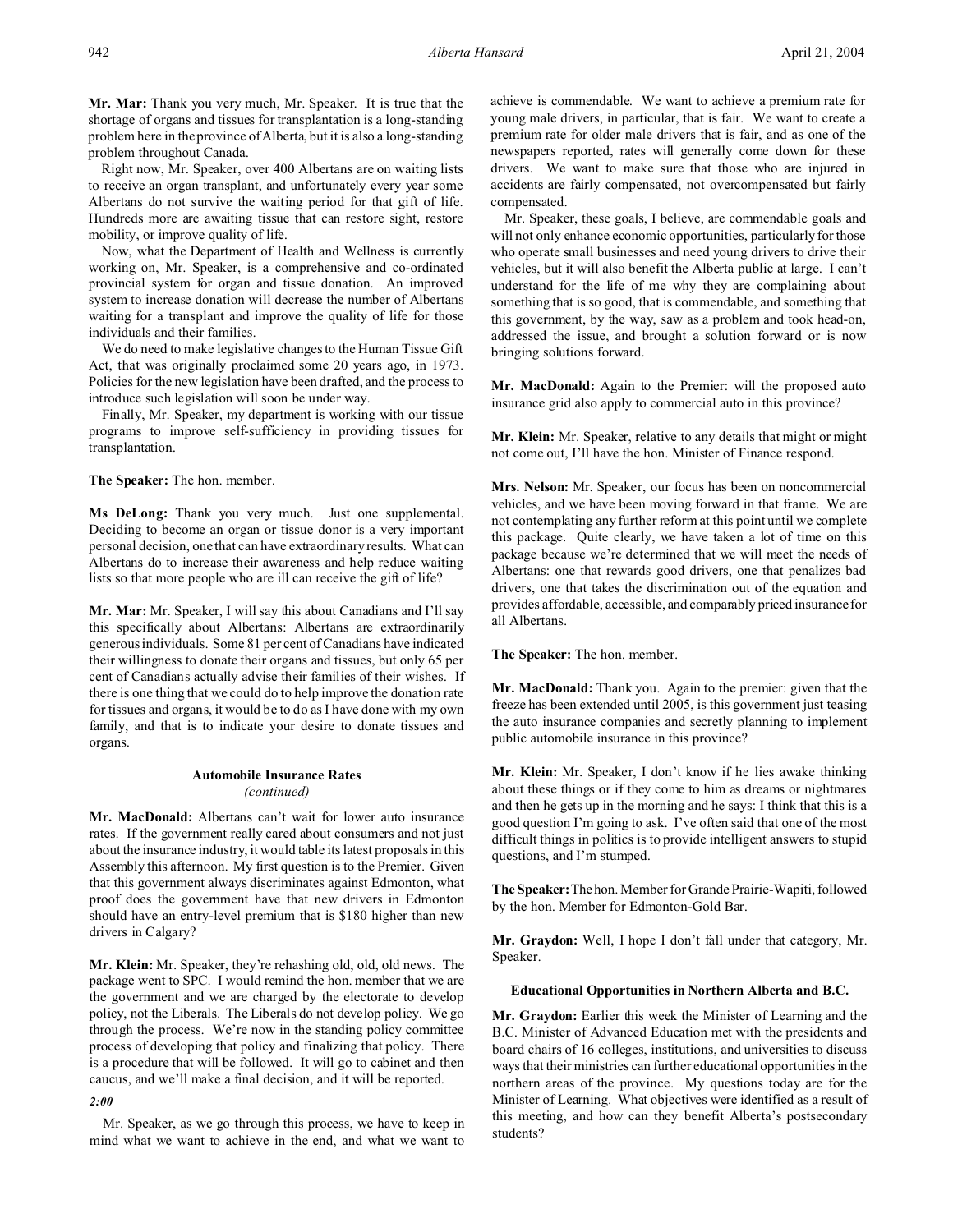**The Speaker:** The hon. minister.

**Dr. Oberg:** Thank you very much, Mr. Speaker. As a result of the B.C./Alberta cabinet meeting that took place in the fall, we were tasked by our Premiers to go forward and come up with ways that we can co-operate and collaborate between British Columbia and Alberta. On Monday was the result of that, in which case the Minister of Advanced Education in British Columbia and myself sat down together with some 35 or 40 other presidents and board chairs of the various institutions in northern Alberta and northern B.C.

Mr. Speaker, specifically, one of the issues that was looked at was barriers to mobility between B.C. and Alberta. One of the issues that has come forward is that welders, for example, electricians cannot go back and forth on the border. We have ironed that out. We will have solutions to that coming forward.

Another very important thing took place, Mr. Speaker. When it comes to distance education, what we have in B.C. and Alberta is BCcampus, we have eCampusAlberta, we have Athabasca University, and we have the B.C. Open University. The discussion was tailored around: why on earth should we be duplicating these services when we can actually consolidate them and use them together? Why should one province have a course in English 101 and the other province have a course in English 101, the same courses? So we are looking at how we can do this.

It was an absolutely excellent meeting, and just for the hon. member's information – and I think it will be particularly critical to him – we will be having the next meeting in October in Grande Prairie to continue discussions on this very important topic between B.C. and Alberta.

**The Speaker:** The hon. member.

**Mr. Graydon:** Thank you, Mr. Speaker. Well, we've proven that you can get an intelligent answer to an intelligent question.

My first and only supplemental question is again to the Minister of Learning. Can the minister advise what other stakeholders will be involved in achieving these objectives?

**Dr. Oberg:** Well, Mr. Speaker, there are a lot of other stakeholders that need to be involved. There are the First Nations. There's another very important stakeholder that was not at the meetings, and that's the Northwest Territories. Much of what is going to be happening in the upcoming future is going to be geared towards the Northwest Territories when we start looking at the diamond mines, when we start looking at the potential Mackenzie Valley pipeline coming down the Mackenzie Valley. There's also a huge bridge project that is occurring in the Northwest Territories. Realistically, the training elements of the Northwest Territories are very intimately tied to northern Alberta and northern British Columbia. So the Northwest Territories is one of these groups that has to be involved. The Yukon Territory also has to be involved.

Mr. Speaker, the meeting that we had on Monday is just the start of what I see as a truly great amount of collaboration and cooperation between two and possibly three or four jurisdictions as well as the First Nations. The very interesting part – and I think we can all learn from this in this Assembly – is that we had the Liberal Party from B.C. and the Conservative Party from Alberta sitting together and actually working together for the betterment of the citizenry.

# **Automobile Insurance Rates** *(continued)*

**Mr. MacDonald:** This government was embarrassed when it

released on its web site the new auto insurance grid last year. Alberta drivers checking out the new proposed auto insurance grid found that in most cases the rates went up, not down as promised by this government. My first question is to the Premier. Will the Premier guarantee now, this afternoon, that auto insurance rates for most drivers in this province will go down as a result of this proposed new auto insurance grid?

**Mr. Klein:** Mr. Speaker, no, nor can he guarantee that rates will go up or down. That is subject to the market, unless of course they have a socialized insurance company that they want to publicly finance out of taxpayers' money to stabilize rates and to make sure that they remain stable.

Mr. Speaker, what I will guarantee is that rates for young good drivers will go down and quite dramatically. I will guarantee that. I will guarantee that rates for older good drivers will go down dramatically. I will say that the rates for bad drivers will not go down. They will go up. If the hon. member is opposed to that, let me know now and state it publicly, because we would like to know where he stands on this issue. Generally – and I can't guarantee it – those in the mid-range, male or female in the mid-range, the people who are not affected because of age or gender, will remain, I would say, ostensibly the same. Our rates will stabilize.

Now, Mr. Speaker, I would point out that I've asked this hon. member before, and I will ask him again. Assuming that he is a good driver, assuming that he doesn't have a lot of traffic tickets, speeding tickets, and hasn't been involved in an accident, I have challenged him to table his insurance rates. I would be glad to table mine. Mine are comparable with what I would pay anywhere in Canada, and I'm sure that his would be comparable too. So to stand up there and try to tell the public that they're paying more is not being honest. It's not being honest at all, and he should be ashamed of himself.

# *2:10*

**The Speaker:** The hon. member.

**Mr. MacDonald:** Thank you. Again to the Premier: what specifically are the lower rates? What prices are older drivers with good records going to pay under your proposed scheme? Surely, you know that.

**Mr. Klein:** Well, Mr. Speaker, the policy hasn't been adopted yet, but certainly a chart has been prepared. It deals with those in the socalled special categories. If one were to look at the charts, one can naturally assume that the rates for good young male drivers will go down and for good older male drivers will go down. So what is happening is good, and it's also good for those that are in the midrange, whose rates will remain pretty well stable.

But again, Mr. Speaker, I would ask this hon. member to table in this House, because I'm willing to table mine, his insurance bill for the last three years. I would ask him to do that, and we would compare that against the rate that he would be charged in B.C. or Saskatchewan or Manitoba or Newfoundland or anywhere else in this country.

**The Speaker:** The hon. member.

**Mr. MacDonald:** Thank you. Again to the Premier: if this proposed chart is as you say it is and it's going to reduce rates for so many drivers, will you put it on the government web site this afternoon so Alberta consumers can check it out for themselves?

**Mr. Klein:** Mr. Speaker, I'll have the hon. Minister of Finance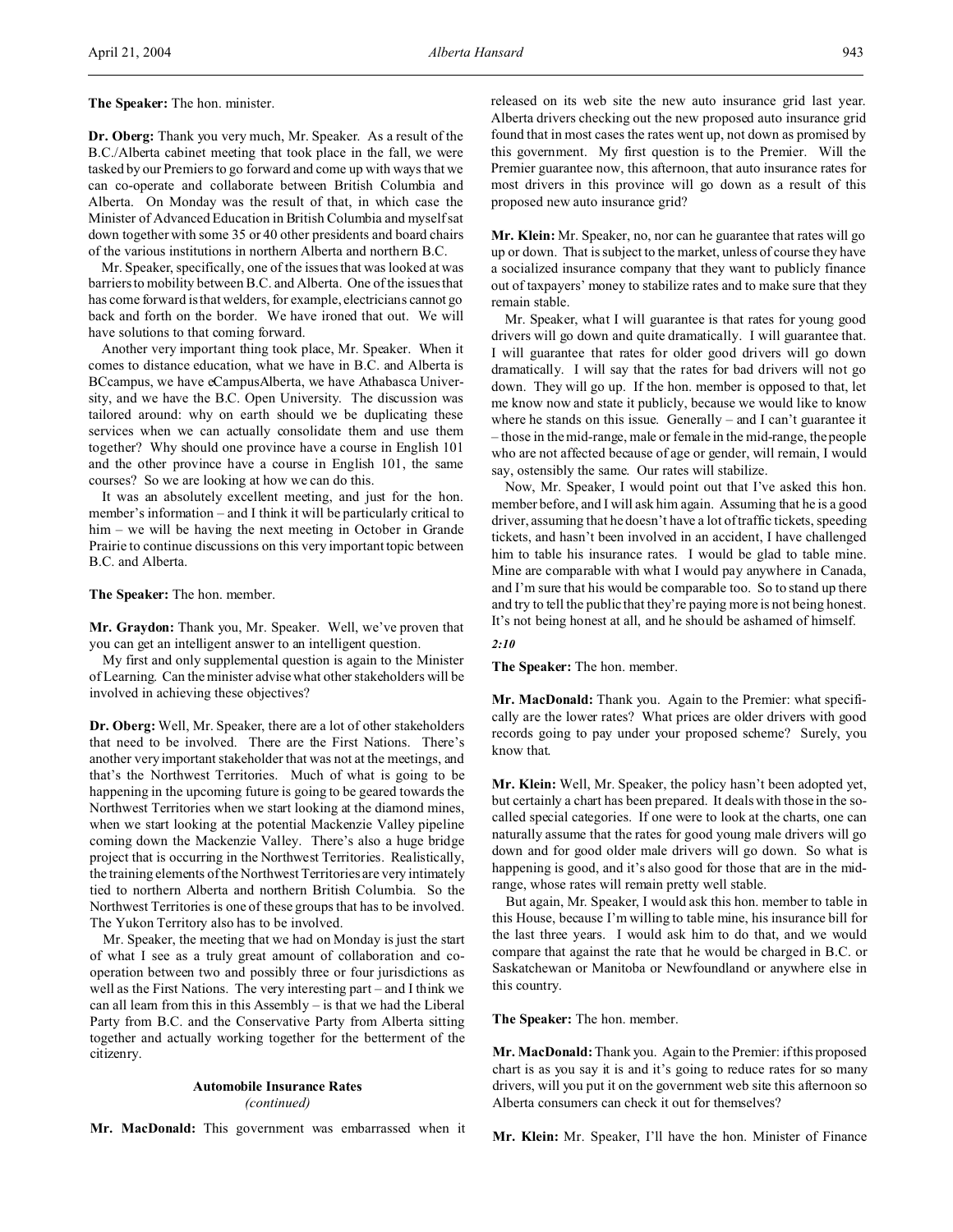respond in detail, but the final policy has not yet been adopted. That is the function and the responsibility of government: to develop policy and bring that into effect.

The hon. member still hasn't answered my question. The question that I pose not directly to him but as a challenge – maybe he won't state it here – is: will he table his insurance premium for his private automobile for the past three years? I'll do the same thing. Will he do that? Maybe he'll answer that question outside.

# **The Speaker:** Very, very briefly, please.

**Mrs. Nelson:** Mr. Speaker, insofar as the insurance grid going on the web site today, it's amazing how this hon. member can be almost a day late and a dollar short. We put a phantom grid on the web site last year to give Albertans an idea of how a grid would work. It's not been there for quite some time because we've been working on how an actual policy would fit so that Albertans could, once we've completed it, go to the web site directly and figure out where they would fit. That won't go back on our web site until we have completed all of the regulations and the policy direction over this next three months. So the hon. member is going to have to wait until we complete the final process through our policy development. Then he will have the picture on the web site.

**The Speaker:** The hon. Member for Cardston-Taber-Warner, followed by the hon. Member for Edmonton-Mill Woods.

## **Occupational Health and Safety Code**

**Mr. Jacobs:** Thank you, Mr. Speaker. Some of my constituents who own medium-sized construction businesses have expressed concerns about the effects of the occupational health and safety code, that was enacted in November of 2003 with a five-month grace period for employers to comply, which ends April 30, 2004. My first question to the Minister of Human Resources and Employment: what changes do employers have to make to their workplaces in order to comply with the new code?

**Mr. Dunford:** Mr. Speaker, I would think that in most cases there really wouldn't be any change that would be required because, in essence, the code replaced, actually, 11 regulations that were already in place. Clearly, we believe that one code will be easier for all employers and employees to keep track of and keep up to date with than 11 regulations. There were some new industries that have risen that might cause some change. We think of the biohazard industry, and of course robotics are increasing in Alberta.

There is one area, though, that would affect all employers if they haven't done this up to this particular time. All hazards that exist in that particular workplace will have to be put in written form, and of course as common sense would tell you – it's probably already been done – these would have to be shown to the employees.

So given the fact that employers have always been responsible for the safety at their work site and the safety of their workers, I don't think there's any big deal here about assessing the hazard. It just might be putting it in writing that would be the big change.

**The Speaker:** The hon. member.

**Mr. Jacobs:** Thank you, Mr. Speaker. Again to the same minister: what education and communication process was adopted to inform employers about the changes to the code?

**Mr. Dunford:** One of the ways that this government provides

communications for employers and, really, for Albertans generally, of course, is the Queen's Printer. We actually have a best-seller on our hands here, Mr. Speaker. The demand for the printed version of the code has currently outstripped, as I understand it, the ability of the Queen's Printer to keep up with that particular demand.

Now, this can be had for free by going to the Queen's Printer web site and then simply downloading the code that way. In any event, we do have a workplace health and safety call centre, and that would be available. We have a call number, and of course we have the web site, and I won't ad lib any further than that.

**The Speaker:** The hon. member.

**Mr. Jacobs:** Thank you, Mr. Speaker. Again to the same minister, a final question: what will happen after April 30 if an occupational health and safety officer finds an employer who is not fully in compliance with the new provisions of the code?

**Mr. Dunford:** This is an area where we're going to have to be quite vigilant because over time we all are aware that there has been some grinding between some contractors and sometimes our safety inspectors, so we want to make sure that we keep our eye on that particular area.

The kind of information that we as a ministry provide, though, to our people is that we have an education responsibility first. To take a page out of the Premier's book, if I could, within this area we have the five Es, and of course in that case we want to educate and we want to educate and educate and educate some more. Finally, of course, if we are dealing with people who are simply obstinate or recalcitrant, then of course we'll have to enforce.

But when you look at what's actually taking place, the contractors themselves would know of the hazards and should be in a position, then, to be able to correctly identify these hazards and correctly portray that information to their workers.

**The Speaker:** The hon. Member for Edmonton-Mill Woods, followed by the hon. Member for Edmonton-Strathcona.

### **Child Care Services**

**Dr. Massey:** Thank you, Mr. Speaker. *Today's Parent* ranks Alberta child care services among the worst in the country with respect to the number of trained staff, wages, and overall quality. The Alberta advantage definitely does not apply to children in daycare. My questions are to the Minister of Children's Services. Can the minister explain why Ontario has 82 per cent of its child care staff with two years of training or higher and this province has only a miserable 43 per cent at the same level?

## *2:20*

**Ms Evans:** Mr. Speaker, the *Today's Parent* review was done in 1998 from the document You Bet I Care! and, following that, from data that was generated at that time. That preceded and predated the efforts that we've made on child care accreditation, which will put us first in the country. It will elevate the quality standards for children in daycare and day homes. It will address the issues of standards and rates of pay. In the last year we have provided dollars through the advance on the accreditation. Eighty per cent of those dollars, by the way, will go towards staffing and giving staff modest increases to get involved with the program.

Mr. Speaker, there was a recognition that in Alberta we wanted to do more to enhance the child care services, and building on that, we wanted to do even more than that. We wanted to improve staff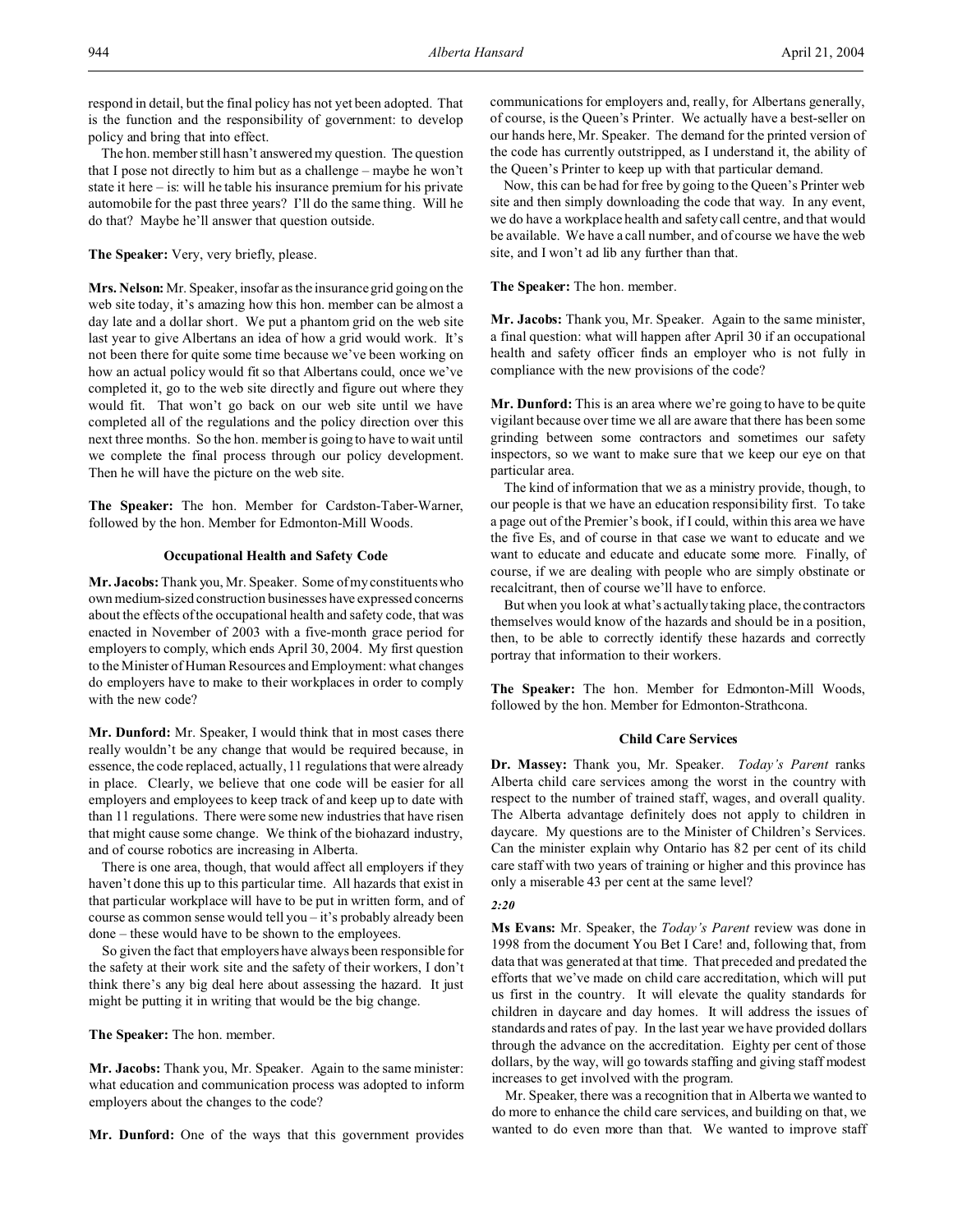training and improve the qualifications of people who run daycares and day homes. If you look at Canada and if you look at the United States, there is nobody doing accreditation and improving as fast as we are.

**Dr. Massey:** This is a survey done this month.

Again to the same minister: why does the government continue to pursue a child care policy that is driving interested students and practising staff out of the profession?

**Ms Evans:** Well, Mr. Speaker, I don't believe that. I don't believe they're being driven out of the profession whatsoever. We have got enrolments at Grant MacEwan Community College, a lot of work being done on assessments of the effectiveness of that training tool. [interjection] I'm getting a lot of help here.

We are doing a lot with the scholarships for First Nations staff that want to become trained child care professionals, and we are working with the University of Calgary and the sociology department there to improve and enhance training.

I think most of all, Mr. Speaker, the new Alberta response model, which enables the child care delivery system to look at delivery in a new way, not removing children from placements but going into the home and providing support, means that it's not just the social worker that's involved. It is the nurse, it is the psychologist, it is the speech pathologist, and multidisciplinary teams are becoming more commonplace in the administration of child care and child care ancillary work that's being done in Alberta.

**The Speaker:** The hon. member.

**Dr. Massey:** Thank you, Mr. Speaker. Again to the same minister: why has the government underfunded our daycare so badly that Alberta now leads the country in staff turnover rates?

**Ms Evans:** Well, Mr. Speaker, we don't fund the daycares. We fund the parents through a subsidy program, that they can apply for, based on the working salaries they receive. There's a sliding scale right up to and over \$40,000. We subsidize the parents, and it's our premise – and I think it's the best premise of all – that the parent is responsible for the child and that the parent will do the best due diligence in any daycare or day home. They become daily monitors of what happens in those daycares.

We don't subsidize daycares. We subsidize parents who have children who attend daycares, and we subsidize them based on our belief that we should be putting our dollars where those people can less afford to do it. People that earn \$60,000 and \$70,000 can pay their own way. We are subsidizing those people that need the pay and those children that need that support.

**The Speaker:**Thehon. Member for Edmonton-Strathcona, followed by the hon. Member for West Yellowhead.

# **Automobile Insurance Rates** *(continued)*

**Dr. Pannu:** Thank you, Mr. Speaker. Any hope that Albertans might some day have car insurance rates as low as other western provinces was dashed today. Although the Premier once promised that this government's reform package would result in rates as low as in B.C., Saskatchewan, and Manitoba, that promise has mysteriously disappeared from the government rhetoric. Instead, the highest car insurance rates in western Canada are going to be locked in for yet another year or more. To the Premier: when the government

finally gets around to implementing its reform package, will Alberta drivers be paying more than other western Canadians for auto insurance? Yes or no, Mr. Premier?

**Mr. Klein:** Mr. Speaker, I'll explain it one more time. Our rates will be comparable, but on the good side, on the very positive side the rates for good young male drivers will go down. The rates for good older male drivers will go down. The intention, of course, is to end the discrimination against these people because of age and gender if they are good drivers. Having said that, we will continue to make sure as a matter of policy that the insurance companies have the ability to penalize bad drivers. On average it's proposed that within 5 per cent, give or take, the rates will remain pretty much the same for those in the mid-range.

Notwithstanding what this hon. leader of the third party says, these rates are comparable with rates paid in other jurisdictions. Mr. Speaker, my insurance rate is comparable to what I would pay in Saskatchewan, British Columbia, Manitoba, Ontario. It's comparable. I would be glad to table that, and I'd be glad to table what I would be paying anywhere else.

My insurance rate for PL and PD and collision on a classic car which is insured full-time, which is a 1977 Volkswagen convertible, Mr. Speaker – and because of its age and because it is designated as a classic car, it's valued higher than it normally would be – is around \$770 a year. That includes collision and PL and PD. That, according to the information I've been able to obtain, is very comparable, within a dollar or two, of what I would pay in any other jurisdiction.

I would invite the hon. member, as I invited the hon. Member for Edmonton-Gold Bar, to table, providing he has been a good driver, his insurance rates. I'd be glad to table mine.

**The Speaker:** The hon. leader.

**Dr. Pannu:** Thank you, Mr. Speaker. If the government's reform package is so beneficial and so reasonable to drivers, why is the government waiting until after the next election is safely out of the way to implement this glorious new system?

**Mr. Klein:** Mr. Speaker, nothing could be further from the truth. First of all, they say that it's a lousy plan. Then they say that it's so good that we're waiting until after the election, you know, that we're holding onto it. The truth is that we're in the process now of finalizing that plan. It is going through the political process. It went to SPC last night. It will go to cabinet within a week or so or maybe two weeks, then to caucus if necessary. So I would say that within the next two months or so it will be out, and I can assure the hon. member that an election will not be held within the next two months or so.

**Dr. Pannu:** My final supplementary to the Premier, Mr. Speaker: given that the Consumers' Association of Canada has found that public insurance provinces are providing dramatically lower insurance rates than Alberta, isn't it time for the Premier to stop protecting his pals in the insurance industry and admit that private insurance is highway robbery?

**Mr. Klein:** Mr. Speaker, as I said before, I would be more than happy to table the insurance premium that I am paying right now for collision and public liability and property damage. That rate is comparable to the socialist rates charged in Saskatchewan and British Columbia, that are backed by taxpayers' dollars. Comparable.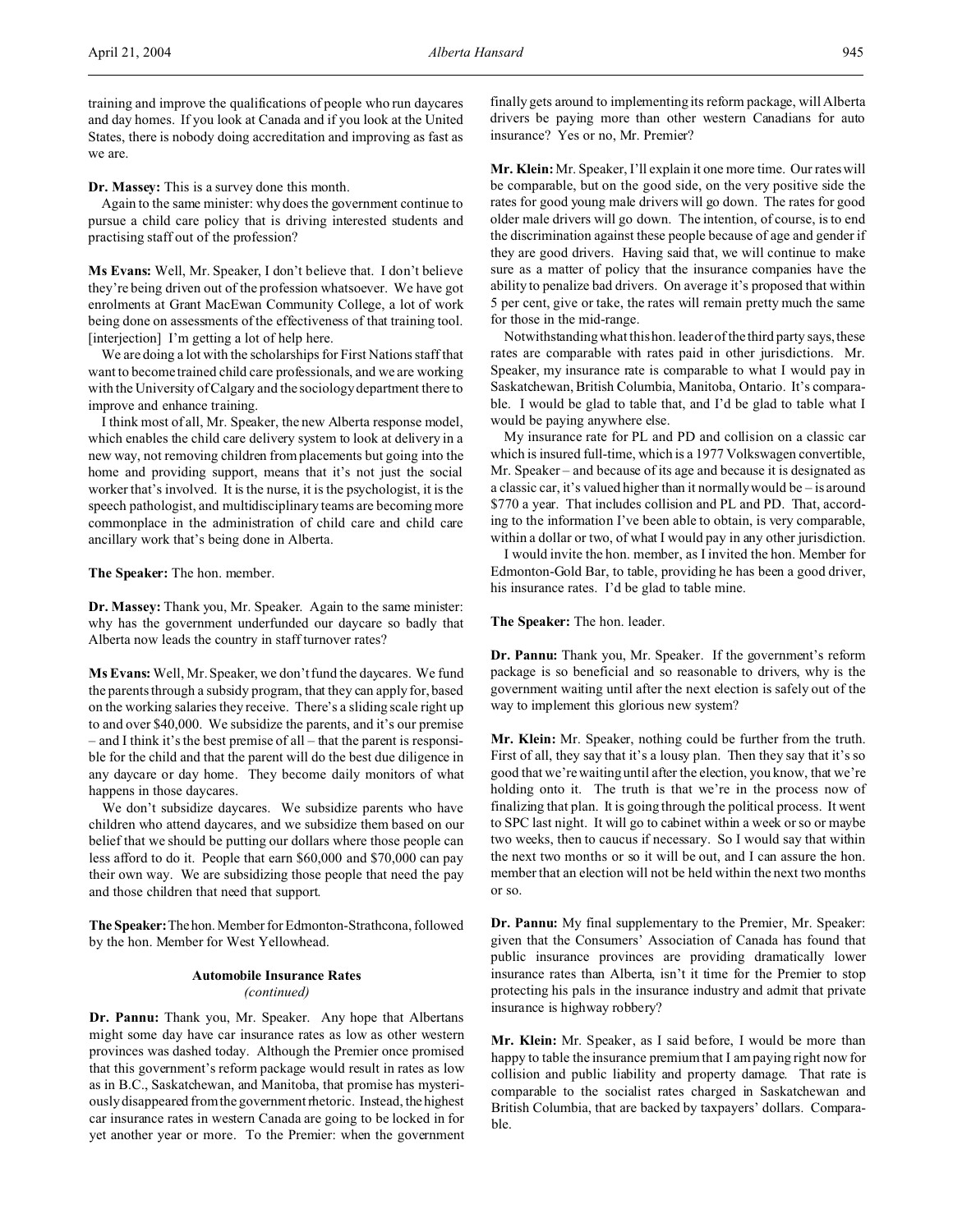**The Speaker:** Hon. members, 30 seconds from now I'll call upon the first of seven members to participate.

The hon. Member for Edmonton-Rutherford.

#### **Big Brothers Big Sisters**

**Mr. McClelland:** Thank you, Mr. Speaker. I was going to do a recognition today on the marvellous Mr. Speaker's MLA for a Day, but it's already been done.

I have another that is equally important, and that is that children matched with mentors do better in life because of improved selfesteem, school performance, and communication skills. They're more likely to finish high school and less likely to be involved in criminal activities. That is what Big Brothers Big Sisters of Edmonton area is all about. We can make a big difference in a child's life by supporting Big Brothers Big Sisters. As the leading mentoring agency in North America, they pride themselves on the high quality of service provided to children, families, volunteers, and supporters.

The total number of school-age children and youth in Edmonton and surrounding area is around 200,000. It's generally accepted that about 20 per cent of these young people need extra supports to succeed in school and life. This year approximately 2,000 young people will be helped; by the year 2010, about 5,000.

On behalf of all Albertans we thank those who have contributed and ask others to become so involved. Thank you, Mr. Speaker.

**The Speaker:** The hon. Member for Calgary-Fort.

# **National Aboriginal Achievement Award Hon. Pearl Calahasen**

**Mr. Cao:** Thank you, Mr. Speaker. In 1993 the National Aboriginal Achievement Foundation established the national aboriginal achievement awards in conjunction with the United Nations' International Decade of the World's Indigenous Peoples. The awards recognize individuals of First Nations, Inuit, and Métis ancestry who have reached a significant level of achievement in their respective occupations.

Myself and the hon. Member for Calgary-Currie had the great pleasure of attending the national awards ceremony in Calgary at the Southern Alberta Jubilee Auditorium on Sunday, April 4, 2004. Among the honorary recipients is a particular person that I'm going to talk about. This person was born and raised in Grouard, Alberta, and earned a Bachelor of Education from the University of Alberta and a Master of Education from the University of Oregon. So far this person continues championing for aboriginal issues, especially in the areas of education, children, and families.

Mr. Speaker, this outstanding national award winner is no other than our very own colleague the hon. Member for Lesser Slave Lake and the Minister of Aboriginal Affairs and Northern Development. I would like to congratulate her and ask all members to applaud her for this award.

**The Speaker:** The hon. Member for Edmonton-Meadowlark.

#### **Dianne Greenough**

**Mr. Maskell:** Thank you, Mr. Speaker. It's my pleasure to rise today to recognize a superb teacher, gifted coach, and volunteer extraordinaire, Dianne Greenough.

Dianne is well known for her work in having cheerleading

recognized as an exciting sport in this province and nationally. She's been a teacher/coach at Victoria School of Performing and Visual Arts for 26 years. She is worshipped by her students and is as enthusiastic as the day she first walked into Vic.

Dianne has received many awards for her commitment to cheerleading, volunteerism, and teaching, including the CFRN Great Albertan award, city of Edmonton salute to excellence, ITV's woman of vision, Alberta's excellence in teaching, and she's been inducted into the American Cheerleaders Association coaches' hall of fame.

This year her Vic team won its 15th city championship and also its 15th provincial championship since 1985. Her team just placed third in the U.S.A. national cheerleading championships, the first Canadian coed team to reach this level.

In her spare time she is coach of the Edmonton Eskimos cheer team, and she is also the producer/choreographer for the 2005 Masters Games.

Congratulations and thank you to a great teacher, colleague, and friend.

### **Calgary Flames**

**Mr. Lord:** Mr. Speaker and colleagues, how about those Flames. Wow. The 15-year dry spell for hockey fans in Calgary has ended, and our entire city has gone hockey crazy watching some of the absolute best games ever seen in recent years as our Flames have battled the Canucks to an edge-of-your-seat, right-down-to-the-wire victory these past few weeks. It has been an incredible experience. Calgarians have been completely riveted to their television sets, culminating in that last hold-your-breath 3-2 overtime victory.

Our team, which consists of just about everybody in Calgary right now, has had to overcome incredible challenges to get to this point. Management, staff, and owners have had to meet the financial challenges. Our players, led by Darryl Sutter, with stars like Iginla, Kiprusoff, Gelinas, and Yelle and all the other great 28, have had to overcome almost insurmountable injuries, fatigue, and pressure playing against absolutely evenly matched opponents and have had to dig really deep, relying solely on sheer grit, determination, and hard work, Alberta qualities they obviously excel in.

Congratulations, Flames. We're all really proud of you. On to the Stanley Cup.

Thank you, Mr. Speaker.

**The Speaker:** The hon. Member for Edmonton-Mill Woods.

#### **University of Calgary Law School**

**Dr. Massey:** Thank you, Mr. Speaker. It is my pleasure to rise today in recognition of the University of Calgary being named best institution on the *Canadian Lawyer* magazine 2004 report card on Canadian law schools. The U of C achieved number one status based on some of the most important opinions, those of recent graduates. All recent U of C law graduates surveyed recommended the school, and the final grade given to the program was a B plus.

The Calgary law school admits about 70 students into the firstyear program each fall. Small class sizes add to the school's learning environment, and teaching staff includes faculty members and practising lawyers. The university's curriculum was given top marks for its balance between theory and skill development, which, according to one graduate in the survey, gives, and I quote, an excellent foundation in theoretical aspects of law and particularly excellent practical experience.

Congratulations to the University of Calgary law school, and keep up the great work.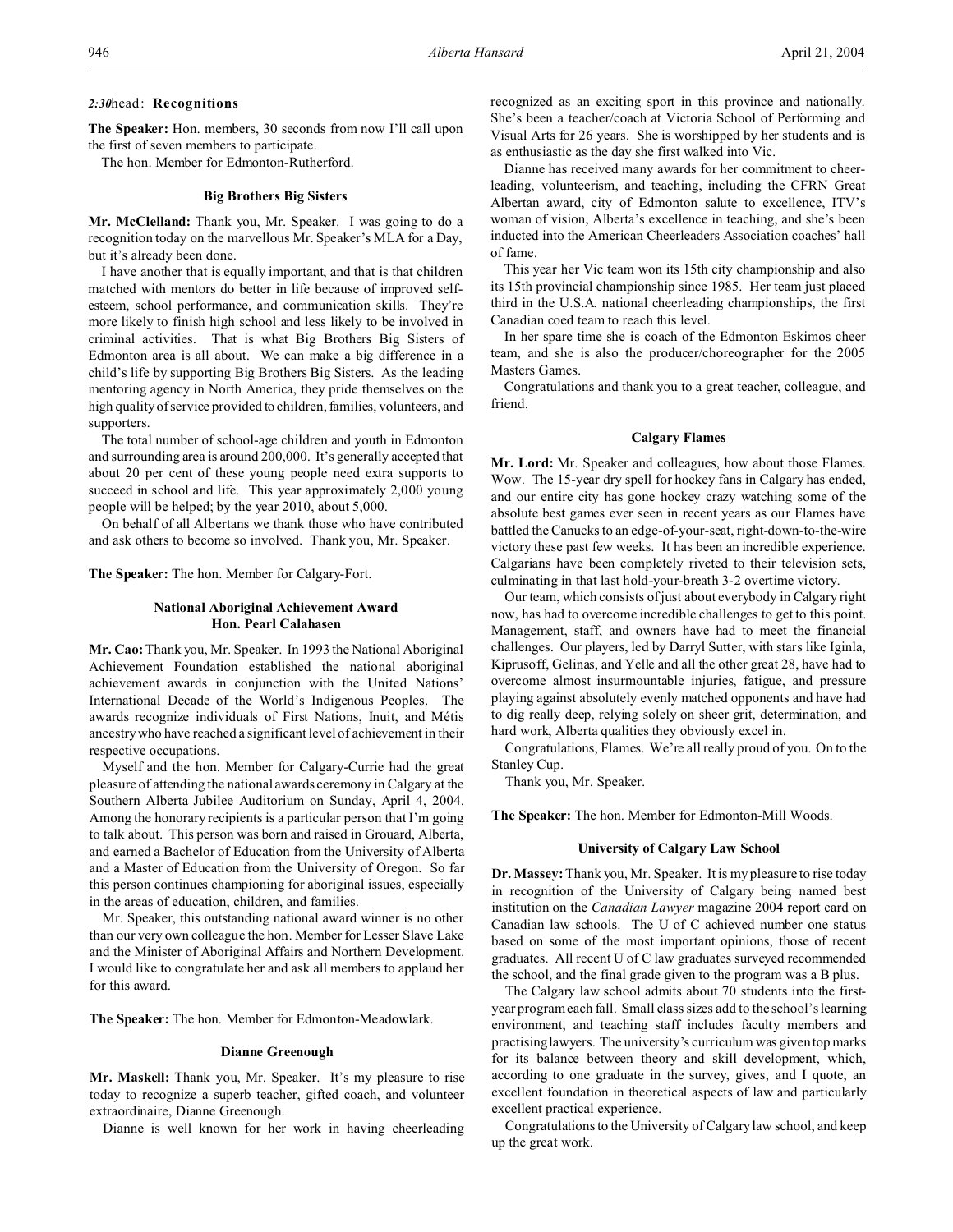**The Speaker:** The hon. Member for Red Deer-North.

# **Civil Air Search and Rescue Association**

**Mrs. Jablonski:** Thank you, Mr. Speaker. That others may live: this is a noble and honourable motto that motivates the 2,700 Canadian volunteers who give of their time and energy to be ready at a moment's notice to search for a missing aircraft or missing persons.

Armed with pagers and airplanes, 300 Alberta volunteers are members of CASARA, the Civil Air Search and Rescue Association. These volunteers are trained to Canadian military standards in fields such as aviation safety, meteorology, survival awareness, and search techniques. Whatever time of day or night it might be, CASARA members are capable of being airborne within 45 minutes of an emergency call by the military rescue co-ordination centre at CFB Trenton in Ontario.

This weekend Edmonton will host a provincial training officers conference. Jim Thoreson, the national vice-president and director for the province of Alberta; Ted Sherback, the deputy director; Pat Fahy, the provincial secretary; and Bob Jablonski, the provincial training officer, will review training procedures with other CASARA members, once again all giving freely of their time and expertise so that others may live.

#### *Our Voice: The Spare Change Magazine*

**Mr. MacDonald:** I am pleased to have the opportunity today to recognize*Our Voice* magazine, which celebratesits 10th anniversary this month. *The Spare Change Magazine* is published monthly by the Bissell Centre in order to increase the ability of people to become self-reliant and to raise awareness of issues related to poverty and inner-city life.

*Our Voice* aims to provide an opportunity for economically marginalized people to gain employment and income while drawing public attention to the issues they face. Vendors buy the magazine at the Bissell Centre and sell more than 5,500 copies a month in high pedestrian traffic areas of Edmonton for between \$1 and \$2 each. Members of the community can also get involved by contributing stories, photographs, and poetry for publication. *Our Voice* has a strong, regular readership, and those people come from many diverse backgrounds.

*Our Voice* has meant a great deal to many people over the last decade, and I am certain it will touch many more lives in the future. Thank you.

### head: **Presenting Petitions**

**The Speaker:** The hon. Member for Edmonton-Castle Downs.

**Mr. Lukaszuk:** Mr. Speaker, I would like to present a petition signed by 127 capital region citizens from the Alberta Fire Fighters Association petitioning the Legislative Assembly to "support Bill 204, the Blood Sample Act, which will provide more security and peace of mind for people working in occupations who have a higher risk of exchanging bodily fluids with a potential carrier of a blood borne disease."

Thank you.

#### *2:40*head: **Tabling Returns and Reports**

**The Speaker:** The hon. Deputy Government House Leader.

**Mr. Zwozdesky:** Thank you, Mr. Speaker. I'm very pleased to table with you some information that Albertans and MLAs here have been waiting for regarding the Alberta centennial. It is the announcement of three new programs today.

The first one is the Alberta centennial per capita municipal grant program totalling \$10 million; secondly is the Alberta centennial legacies grant program, phase 3, totalling \$16 million; and the third and final one is the Alberta centennial planning program for provincially run programs totalling \$4 million.

Thank you.

**The Speaker:** The hon. Member for Edmonton-Highlands.

**Mr. Mason:** For tablings?

**The Speaker:** Yes.

**Mr. Mason:** Yes, Mr. Speaker, I do. It's my pleasure to rise today to table a letter from Dianne Strilaeff, which is addressed to the Premier. The author of the letter is very angry that while the insurance industry announces multibillion dollar profits, the government has locked in auto insurance premiums at the highest level in western Canada. She proposes a nonprofit, public auto insurance program.

Thank you, Mr. Speaker.

**The Speaker:** The hon. Member for Edmonton-Gold Bar.

**Mr. MacDonald:** Thank you, Mr. Speaker. I have two tablings this afternoon. The first is a program from the district finalists excellence in teaching awards, 2004, that was held at the McCauley Chambers Centre for Education last night. This was hosted by the public school trustees from Edmonton, and there were eight finalists nominated from different schools in the constituency of Edmonton-Gold Bar.

The second tabling I have this afternoon is a copy of a long list of individuals that was prepared by Daniel Dufresne of the Sundance Housing Co-op here in Edmonton, and this list is urging the government to raise the minimum wage in our province and also wants to advise the government that there is a connection between the low minimum wage and the housing crisis in Alberta.

Thank you.

**The Speaker:** The hon. Member for Edmonton-Highlands on a point of order.

#### **Point of Order**

**Allegations against a Member**

**Mr. Mason:** Thank you very much, Mr. Speaker. I rise on a point of order under Standing Order 23(h), (i), and (j); that is, "(h) makes allegations against another member; (i) imputes false or unavowed motives to another member; (j) uses abusive or insulting language of a nature likely to create disorder."

The Premier in his response to my questions engaged in a number of comments which were, in my view, entirely speculation on his part respecting my role on city council, specifically in reference to the construction of the Convention Centre. He used language – I jotted it down from memory; you will of course have the actual transcript – something to the effect that I was the king of cost overruns.

Now, Mr. Speaker, when one is in politics, really the only thing that they have is their reputation. During my time on city council I worked very hard to develop a reputation as a financial watchdog and a fiscally responsible member of city council. I have some examples which I think are important for the record and your consideration. There are four of them.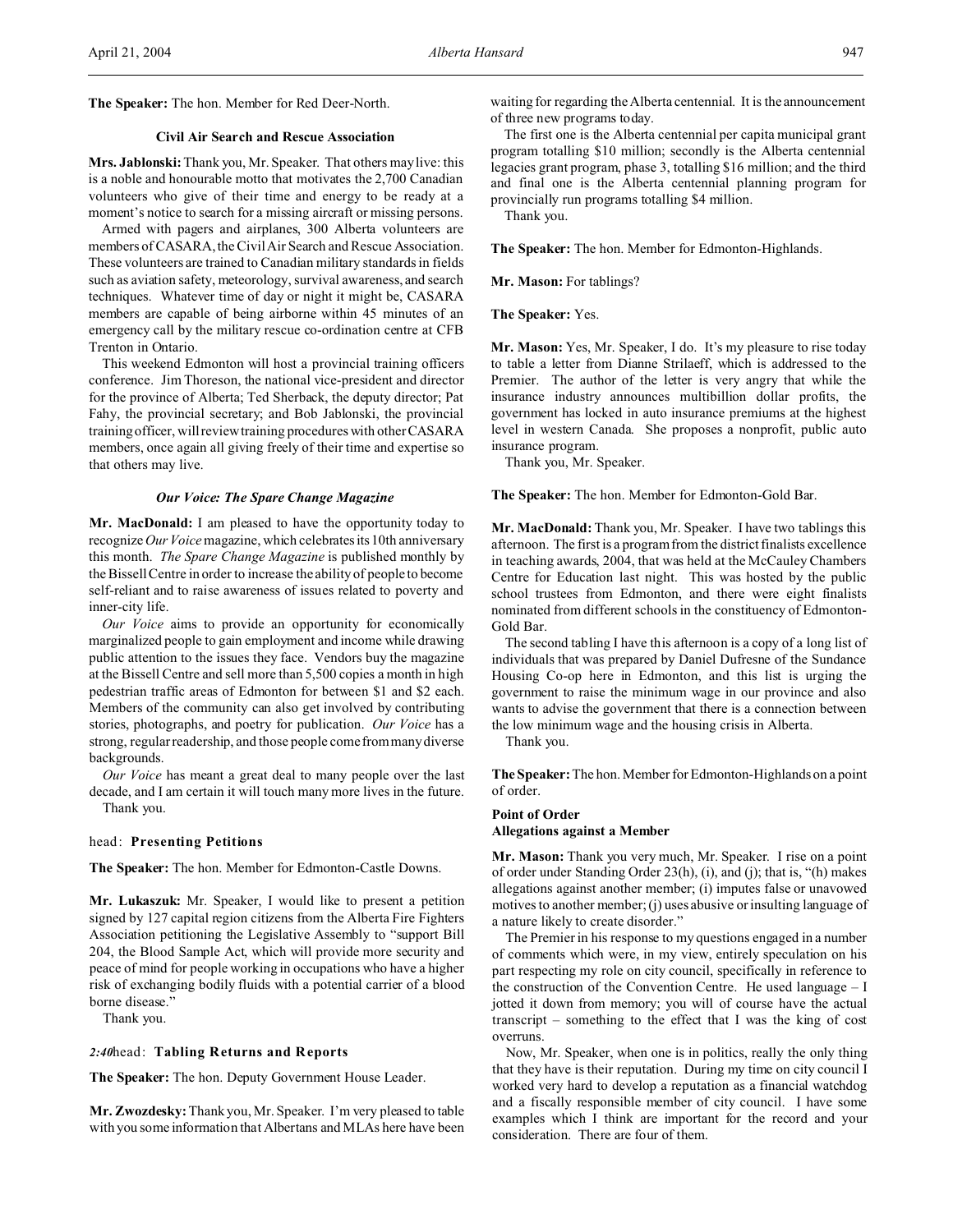Before I was on city council, as a private citizen I opposed the construction of the Convention Centre and predicted the large cost overruns which later occurred. The Premier's comments in that respect are directly contrary to the facts. I fought and successfully stopped the construction of the unneeded Highlands sewer project, which saved taxpayers 17 and a half million dollars. I opposed and stopped an unneeded expansion of the E.L. Smith Water Treatment Plant, proposing instead a water conservation program, which saved the taxpayers of Edmonton over \$100 million and which has reduced water bills in the city of Edmonton ever since. Finally, Mr. Speaker – these are just some examples, certainly not the entire record – I blocked a proposed P3 for an indoor soccer complex in Clareview and worked to put together a proposal for a city-owned and -financed project which saved hundreds of thousands of dollars for the taxpayers.

In conclusion, Mr. Speaker, the Premier doesn't know what he's talking about, and he ought not stand up here and cast aspersions on other members when he's supposed to be responding to questions unless he has some basis of knowledge for making the statements he has. So I'd submit that he is in violation of these sections of the Standing Orders, and he ought to return at an appropriate time and apologize.

Thank you, Mr. Speaker.

**The Speaker:** The hon. Government House Leader on this point of order.

**Mr. Hancock:** Thank you, Mr. Speaker. I think having heard the hon. member and his concerns with respect to his reputation as a fiscal conservative, it would be . . .

**Mr. Mason:** Responsible individual, not conservative.

**Mr. Hancock:** I'm sorry. Fiscally responsible individual.

It would be appropriate just to reflect for a moment on the give and take of question period as it's developed over time and particularly over the course of this session, and I think the Premier in response to another question today said it right. It's particularly difficult at times to respond to questions when the questions are nonsensical. That's my paraphrasing of what he said. The problem we have is that the rhetoric in the question promotes the rhetoric in the answer.

I take the hon. member's statements as he's put them, and I would acknowledge that from what he's said – and in this House we take people at their word – he has taken a fiscally responsible approach with respect to his actions on city council and being a fiscal watchdog, particularly with respect to the Convention Centre. I would be prepared to offer apologies to him for any suggestion that he was somehow a profligate spender or promoting spending in those circumstances in those comments that were made today.

I think there's a larger issue for us here, and that is that when questions are posed, the rhetoric of the answer often comes from the rhetoric of the questions or the rhetoric of the previous questions. Often the preamble to the questions is so rooted in inaccuracy, hyperbole, and rhetoric that it is very, very difficult to keep the answers to anything other than the same.

So while I think it's important to take the point made by the member opposite today with respect to the specifics of that particular question and the comments that were made, I think there's a broader question which all of us ought to be cognizant of, and that is that if you insist on twisting and creating hyperbole in the preamble to the question, you should expect that you'll be answered in kind.

**The Speaker:** Well, both representations are very important ones, and with respect to the actual question, to the hon. Member for Edmonton-Highlands, the Blues basically say – there are two points. One, it says, "Well, Mr. Speaker, this person was on city council when the costs of the Edmonton Convention Centre – or maybe he wasn't." There was an intervention from the chair suggesting that, well, perhaps the hon. member wasn't, so that perhaps was clarified.

Then the hon. member advised me that, well, there might be more coming, so then when I read the Blues, I quote the following: "So . . . when they want to talk about overruns, this hon. member, the ND member, the Member for Edmonton-Highlands is the king of overruns. But he likes them because that is the way of the NDs." That certainly was in the Hansard Blues.

Now, I've heard the response from the hon. Government House Leader, and as I understand it, there was a withdrawal or an apology with respect to this after hearing the position put forward by the hon. Member for Edmonton-Highlands. So I presume that that will settle that in terms of parliamentary tradition.

I do want to make a further comment, though, with respect to what the Government House Leader has said. The Government House Leader is absolutely correct. This is a game of give and take. Somebody gives it; somebody else will take it and then give it right back. If you throw the boomerang, just make sure that you're standing when it comes back, because if you duck, it's liable to get you in the neck.

#### *2:50*

So, let's see: ad nauseam now on the part of the chair, maybe the 50th time or something like this. I won't go on to the same length that I've normally gone on. I'll just be brief today. Okay?

*Beauchesne's* 409 says, "It must be a question, not an expression of an opinion, representation, argumentation, nor debate," and it "cannot be based upon a hypothesis, cannot seek an opinion, either legal or otherwise, and must not suggest its own answer, be argumentative or make representations." Now, those are the rules about questions. Today in the question period actually most of the questions could have been ruled out including most of the government members' questions because they either asked for legal opinions or something else.

There also is a similar rule that applies, then, to people who answer questions. It says, "Answers to questions should be as brief as possible, deal with the matter raised and should not provoke debate."

One day – one day – we will have arrived when we actually have questions and answers in the question period dealing with government policy rather than speculation, innuendo, personality attacks. Questions and answers. When we arrive at that point in time, we will be there. We will be there, hon. members.

#### head: **Orders of the Day**

## **head: Committee of Supply**

[Mr. Tannas in the chair]

## **The Chair:** I now call the Committee of Supply to order.

Hon. members, before starting consideration of the estimates for the Department of Agriculture, Food and Rural Development, the chair wants to bring to the attention of all members the provisions of Standing Order 58(5), which indicate that "the Committee of Supply shall be called not later than 3:10 p.m." on a Tuesday, Wednesday, or Thursday afternoon and "rise and report no later than 5:15 p.m."

The chair realizes that there's been some confusion about when afternoon deliberations of the Committee of Supply are to end. In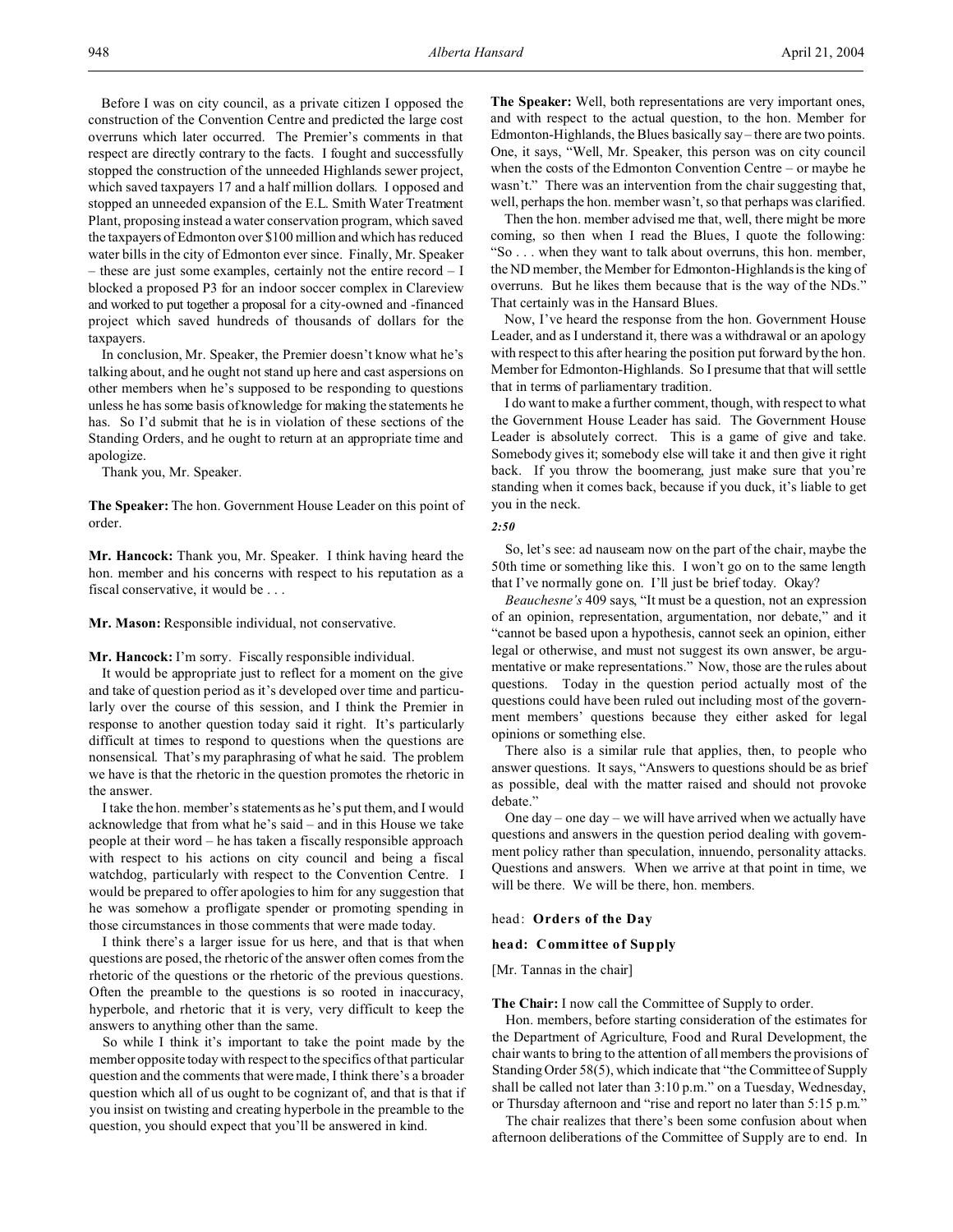#### head: **Main Estimates** 2004-05

in which the case can be made.

#### **Agriculture, Food and Rural Development**

**The Chair:** I would call upon the hon. minister to make her opening comments.

**Mrs. McClellan:** Thank you very much, Mr. Chairman. I have a few comments to make about the department's estimates for 2004, but before I do, I would like to introduce some very important people that are in the gallery. I am going to introduce the executive members that represent, I think, one of the hardest working, most talented and dedicated staffs in our government. I'm going to ask them to stand and remain standing until I conclude their introduction, if that's okay with the chairman, because I'd like all members to be able to recognize which of these members are which.

I'm going to begin by introducing my deputy minister, Mr. Brian Manning. I want to introduce Mr. Les Lyster, who is the assistant deputy minister for sustainable agriculture. Les is leaving us at the end of April, and I know that everybody will recognize the great service that Les has given to this department over the years. I would like to introduce John Knapp, who is the incoming assistant deputy minister for sustainable agriculture. Many of our members in this House on all sides of the House have certainly had reason to discuss programs with Mr. Knapp over the last couple of years because he has very ably steered his staff through some very complex programs that were certainly important to our industry. So, John, welcome with some regret from me because I don't know how we'll possibly replace you in your past job. However, I am confident that you've left very good talent there.

Ken Moholitny is our assistant deputy minister for planning and competitiveness, no stranger to any of you. You should know that he is affectionately called Super Moho outside the committee. Mr. Brian Rhiness, assistant deputy minister for industry development. I am not going to describe Brian's costume that he sometimes wears to show his support for the hog industry. We have Faye Rault, executive director of administration, who very capably keeps our financial activities on track. We have Krish Krishnaswamy, who is the vice-president of finance from the Agriculture Financial Services Corporation. We have Terry Willock, our director of communications. Jeff Haley is here from my office. Jeff is special policy adviser.

Ladies and gentlemen, I'm proud to present this talented and dedicated workforce to you.

Mr. Chairman, I don't think anyone will disagree with my opening statement, and that is that this was a year unlike any ever experienced in Canada in the agricultural community, but I must say that thanks to the support and guidance from our industry leaders, we have been able to travel these uncharted waters with some success, I believe.

Despite the difficulties that we've experienced over the last year, agriculture continues to be a very constant and significant contributor to our province's economy. We continue to account for a high percentage of our nation's farm cash receipts. Employment in 2003 rose to 94,000 people; that's direct employees in our agrifood industries. Cash receipts including program payments were \$7 billion. But maybe more importantly for the year of the last statistics that we have, Alberta farm capital assets were valued at just over \$55 billion. I believe that signifies a huge confidence from the people in this industry to their industry.

At this time last year I don't think anyone could have imagined what type of year we would have. I was sure that the focus of 2003- 04 was going to be on growth. We started the spring with some good moisture, prices were pretty good, and it looked like this was our year. Instead, we learned about the single case of BSE.

But by working closely with industry – and I must commend the industry leaders because, Mr. Chairman, at all of our meetings we have had the industry represented at a very high level right across the industry, whether they were small or large packers; whether it was the Canadian grocers and retailers association; whether it was the five beef cattle groups, including our dairy producers, because, of course, they're affected; diversified livestock, which was also effected; financial institutions. The list goes on, and the dedication from those folks to steer us through this was unparalleled in my experience.

We did move 1.2 million head of fat cattle through the system. Considering that we thought we had 650,000 in Canada, I think we did pretty well. We have to again thank the people of this province that I believe led the country in support for our industry. Thanks to our good fiscal management and the sustainability fund we were able to dedicate more than \$400 million to the industry without impairing any government programs. We are very proud of that. We make no apologies for our programs. They indeed work. I have had letter after letter after letter, far too many, of course, to table in this Legislature, saying thank you to the government and to all members of the Legislature that supported this industry over the years, and believe me; the people out there know who those people are.

## *3:00*

But the discovery of BSE also highlighted many areas where Canada can improve, and we have recognized that. We're ready and willing to do our part and, in fact, have started that. I raise that because that is part of our new budget estimates. The ability for us to do the new rapid test, the Bio-Rad test, in our level 2 biocontainment lab is a great boon to us. We're building the level 3 lab, which will not only aid us in testing but also offer us some opportunity for research, which is incredibly important.

I've explained, Mr. Chairman, why we chose the Bio-Rad test. I think that's well understood now. It is a multi-use test, and it is completely accepted and has been approved for use, as has our lab, as has our staff, for testing for BSE, for chronic wasting disease, and for scrapie. This certainly assists us in reaching the surveillance targets that the federal government has laid out.

I had the opportunity to accompany the Prime Minister and the Deputy Prime Minister when the Prime Minister toured our provincial labs in Alberta, and I think I would be correct in saying that the Prime Minister was very impressed by the calibre of the labs and the staff that man those labs.

We are committed in Canada to testing the number of animals that are required to prove statistically that we have an incidence of 1 BSE case in 1 million. That will come to be about 30,000 animals a year. At that rate we are considered a minimum risk.

I want to remind all members that testing is done for herd surveillance to understand the incidence of BSE in our herds. The safety/health side of it is kept safe by the removal of specified risk materials, or SRMs. By the complete removal of SRMs the safety factor is 99.96 per cent. That, I think, is the information that our consumers are most interested in.

The year ahead will see us implementing a number of strategic priorities that will help our industry in the future and contribute to the BSE recovery efforts; that is, our growth strategy, the rural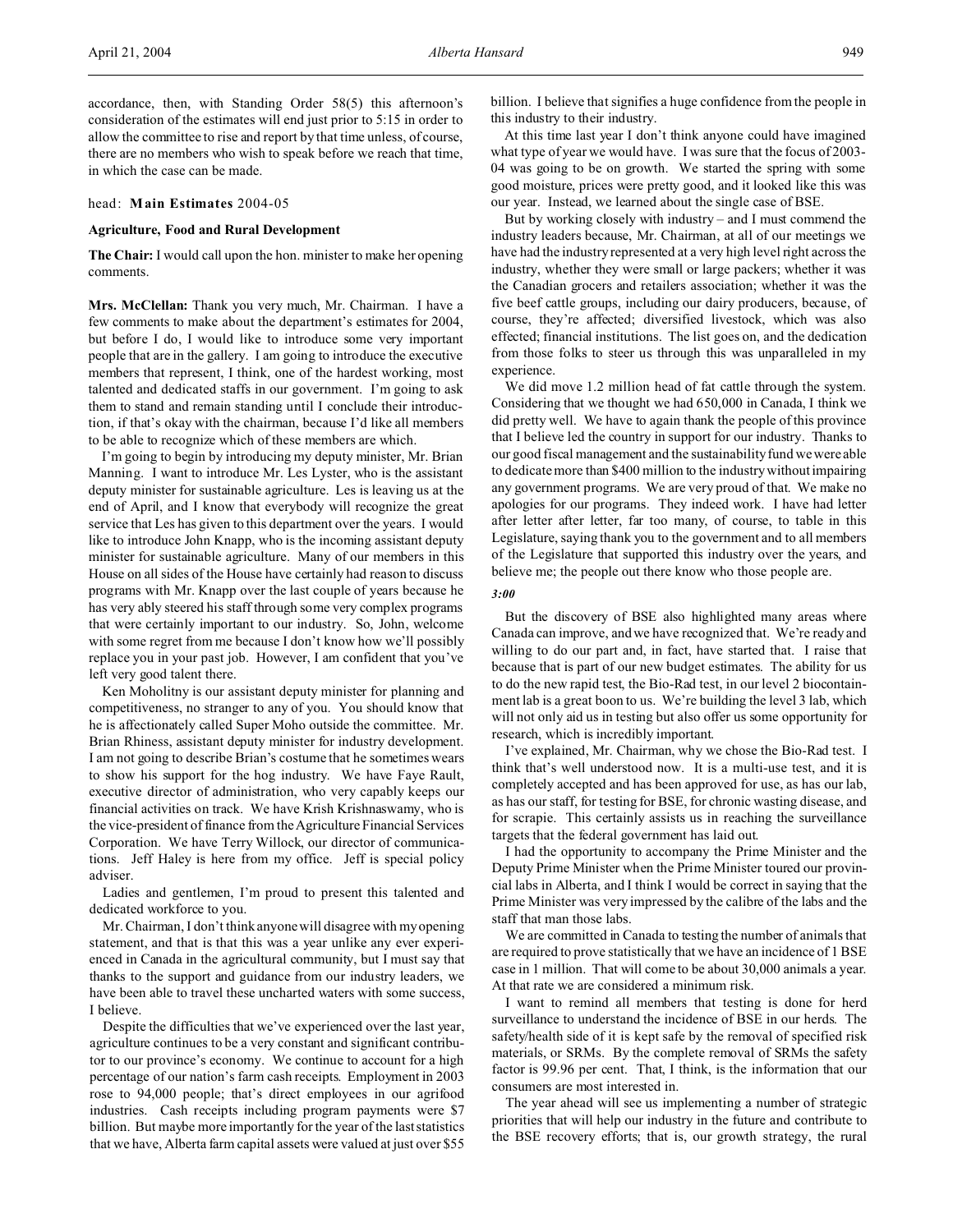development strategy, the research and innovation strategy, and the agricultural policy framework.

Our budgeted expenditures do increase this year by \$17.2 million. These increases include the commitments under the ag policy framework, such as the Canadian agricultural income stabilization program, the farm water program, and some other programs included in the agreement. It includes industry-supported research initiatives. It includes ongoing operating funding for the level 2 lab and the new level 3 TSE lab. As all members know, it's incredibly important that you not only build these but that you have the funds to operate them on an ongoing basis.

We have added 68 full-time equivalents in staff. They are there primarily to manage food safety programs and the new CAIS program, the Canadian agricultural income stabilization program.

Our budget is based on a number of assumptions, as it usually is in agriculture. Some of those assumptions are that commodity prices won't decline further, that interest rates will remain relatively stable, and that we will not have another disastrous claim year under the farm income disaster and crop insurance programs. We are hoping for good moisture conditions. Parts of the province have those now, parts of it need them badly, but it's still early for spring moisture in much of our province. We are of course assuming that we won't have any further major disease outbreaks such as foot-and-mouth.

When we're talking about disease outbreaks, I just want to mention avian flu because I know it's a concern to a number of people. I want members to know that when avian flu was detected in Asia – that's some months ago – our chief provincial veterinarian sat down with our feather industry, and they reviewed all of their biosecurity measures. Our feather industry has been very, very forward-thinking in implementing on-farm biosecurity, but it was important in view of this outbreak in Asia to talk about that.

That was before there was a breakout anyplace in the U.S. and certainly long before the unfortunate experience in the Fraser Valley and the lower mainland. I am confident, in discussions with the chairman of the Alberta Chicken Producers, that they are maintaining those biosecurity measures and that they are doing everything within their power to prevent this very highly contagious disease from entering our flocks here.

Other things that, of course, we have to watch for are changes in interest rates and changes in the Canadian dollar. The changes in the Canadian dollar have a huge impact on our export industry.

So those items can affect farm income dramatically and can impact the indemnities that we might pay out, but we are hopeful that this year is going to be a better year.

I just want to close by assuring all of our hon. members that the prosperity and sustainability of our agricultural industry remains a priority of this government. I want to thank each and every member in this Legislature for their support during the last year. It has been an incredibly difficult year for our industry, and your support on all sides of the House is appreciated.

I think we have to acknowledge that we have been treated fairly by media in this issue, and I think that is important as well. But I also thank the dedicated people that we have at the Canadian Food Inspection Agency, our own provincial veterinarians for their openness and transparency with the media and with all inquirers to make sure that people understood very clearly the issue and the science that surrounded the issue.

Our industry is growing and changing rapidly – we are not any different than any other industry – and we know that we have to change and grow with it. We believe that our business plan and our budget recognize that change and the opportunity for our industry to move forward and be stronger and better than it ever has been in the past.

With those comments, Mr. Chairman, I will take my seat, listen to the questions, respond to some now. If they're technical or lengthy in response, in the interest of getting as much information out as possible, I will respond to some of them in writing, as I have, and I make the commitment to have those responses back to the hon. members that might ask them before our budget process is over. I have been able to respond to some questions that were raised during interim supply and will continue to do that.

So with that, Mr. Chairman, I look forward to questions. Thank you.

**The Chair:** The hon. Member for Edmonton-Gold Bar.

**Mr. MacDonald:** Thank you, Mr. Chairman. I'm looking forward to this afternoon's discussion on the budget estimates for the Agriculture, Food and Rural Development department.

Certainly, at this time on the record I would like to say that I agree with the hon. minister that it's been a very difficult year for this province's agricultural producers, specifically beef producers. It started off with such promise last spring, and unfortunately for all there was the detection of the single case of BSE in this province in the Peace River district.

# *3:10*

When you look at the case in the Peace River district and how famous that cow has become and if you look perhaps before that, the most famous cow in North America would have been Mrs. O'Leary's cow in Chicago. Mr. Chairman, if you look at these two events – they've been separated by many years – exports are involved in both of them. The Chicago fire led to a lot of economic development in northern Ontario around the Lakehead because of the demand for lumber to rebuild Chicago. The contrast in this and the Peace River cow is that the Americans closed the border to our largest market for beef exports.

So there's a lesson here, and I would urge the hon. minister, perhaps in conjunction with the Minister of Economic Development – I'm surprised that we have such limited exports of beef to China. Certainly, I know that the hon. Member for Lethbridge-East has a fondness for ginger beef and Szechuan beef, and I have this view that we could increase our markets there. The Australians and the New Zealanders are exporting beef to China. There is an emerging middle class in that country with disposable income. I would hope that we would explore this market in detail, because if there's a lesson to be learned here, it's that we have all our eggs in one basket, Mr. Chairman, the American market, and hopefully we can diversify our export market.

I'm not predicting that this is going to happen again, a repeat of the identification of BSE in Peace River, because I think that since we've had the feed ban, since 1996, new cases are going to become less and less likely. Hopefully, we've seen the one and only case of BSE in Alberta. The cow that was found in Washington on the dairy farm that originated in Calmar was born a few months, I believe, Mr. Chairman, before the feed ban.

Now, we may have to change some of our feed regulations. We certainly have to work with other jurisdictions. As I said in this House yesterday, there's certainly a standardized form of cattle identification in this country. I think that a lot of people and, I'm told, a lot of people in the Alberta department of agriculture put a lot of work into this before it finally became standard.

I would hope that our department of agriculture this year is going to work with other departments provincially and with the federal government to convince the Americans that we need to have a North American licence plate, so to speak, or bar code for all cattle that are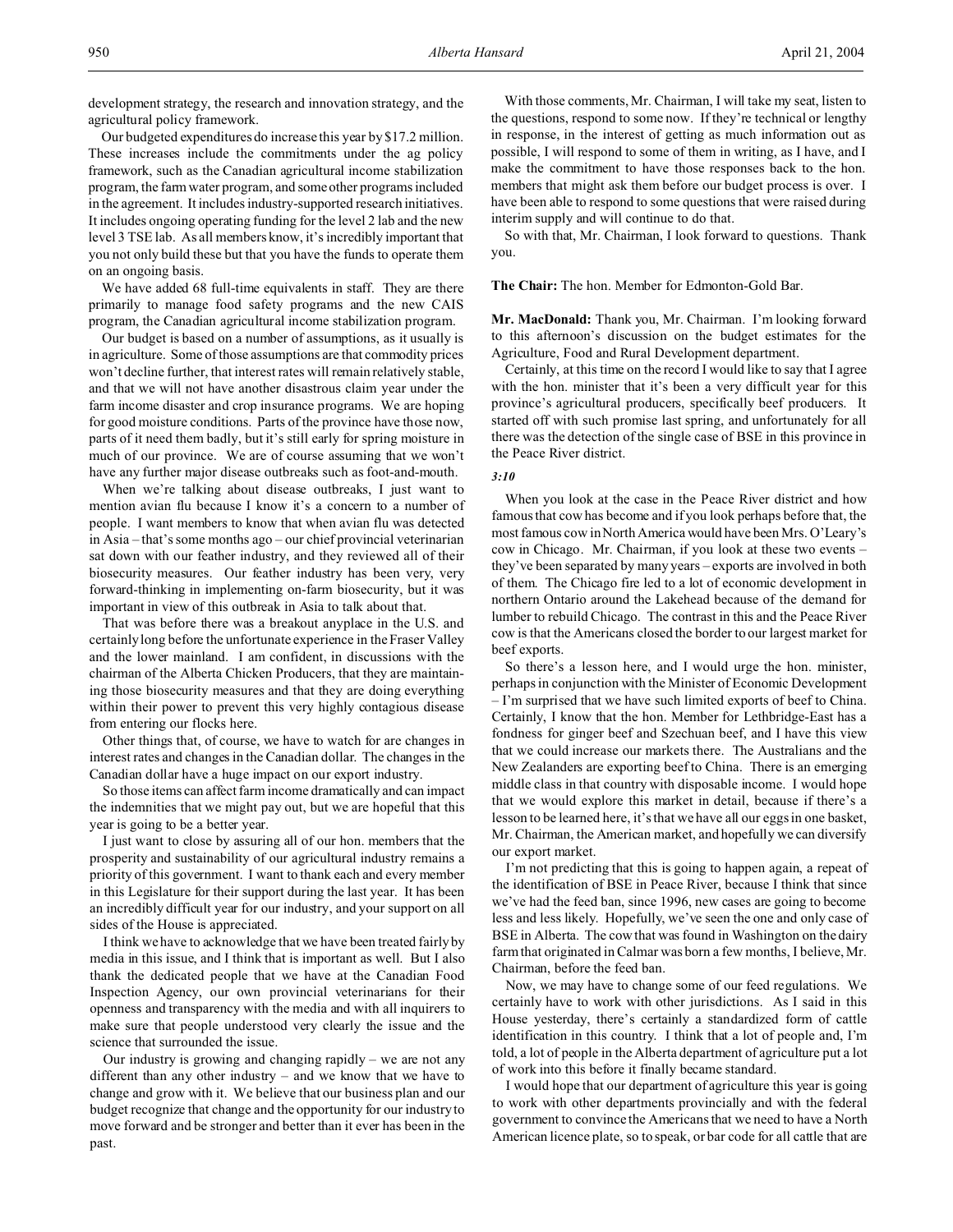born on the North American continent, Mr. Chairman. This needs to be done in light of the difficulty they had in Washington around Christmas of tracing back and detecting possibly other examples of BSE-infected animals. This needs to be done, and I'm sure this hon. minister and this department are going to work very diligently with all jurisdictions.

I'm told by industry representatives that they have been working very hard to resolve this issue and have been working co-operatively. There's no doubt in my mind that this is being done in the interests of Alberta producers first and foremost, but we've got to convince others of some of our own sound practices.

Also, last year the hon. Member for Lethbridge-East was talking about having a committee. I don't want to call it a supercommittee of all jurisdictions in North America but representatives from both sides of the border. Of all industries, including the automotive industry, I would say that the beef industry is perhaps the most integrated in North America. I don't think we can stop this, nor do we want to. If the Americans want to buy our beef, they're welcome to it. If they want to buy our beef genetics, they're welcome to that too, as far as I'm concerned, because it's some of the best around.

Now, the Member for Lethbridge-East wanted a committee struck with representatives from all the provinces, the federal government, I believe, and the American jurisdictions, the U.S. Department of Agriculture, the American beef council, I believe. It was an idea that, oddly enough, like many of the hon. member's other ideas, was before its time, Mr. Chairman. There has been a report that came out from the U.S. Department of Agriculture near the end of March – I believe it was March 26, to be precise – that indicated just exactly that. There should be a committee struck, and it should be dealing with science, not political rhetoric, and resolve this issue. This committee would understand, unlike some of the American members of the Senate, that this is an industry that is integrated across North America, and we have to look at solutions to our problems with that understanding, that this is a North American industry.

So hopefully the advice of the hon. Member for Lethbridge-East is going to be adopted and there will be significant new dialogue and we will ensure that the Alberta beef industry has strengthened credibility and the consumers, no matter whether they're in Edmonton, New York, Montreal, or Toronto, will have confidence in Alberta beef products.

Now, the hon. minister talked about the Bio-Rad test, and I can understand that this was a test that was initially used for chronic wasting disease in elk populations. I believe every animal that was slaughtered from those populations was to be tested . . .

# **Mrs. McClellan:** Is tested.

**Mr. MacDonald:** Is tested. Okay. I find no fault or no harm in that.

I had the pleasure of attending a conference that was organized by the University of Lethbridge, the University of Calgary, and the University of Alberta last week in Calgary, and it was very interesting. Experts from all over the world were there to discuss and educate on this whole issue of BSE. It was a very good conference to attend. I learned a lot there, but many of these experts from around the world were expressing caution about rapid BSE tests that could possibly indicate a false positive. I would hate it and be very disappointed if the hon. minister did a lot of work with her staff and with others to promote and enhance our industry and have some false positive test ruin all the hard work that would be done.

Food safety and food safety issues. The hon. minister talked about the situation in the poultry industry in the Fraser Valley in B.C. We have our own situation with beef. Previously there were national news stories in regard to fish farming and salmon. Consumers are getting suspicious, but consumers have to realize that some of the food safety initiatives that are going on now are really second to none.

#### *3:20*

I have learned in the course of my research on BSE that more people will get sick from hamburgers that are barbecued improperly, where there is a lack of proper food handling techniques used in the barbecuing of the patties. In America 1 in 4 people, statistics state, will get sick on an annual basis because of contaminated food or water, and if we educate consumers on how to properly handle, in this case, hamburger patties, we can significantly reduce the number of people who will get sick from the consumption of barbecued hamburgers.

Now, hopefully that will come later. There's no doubt that this department is making every effort to enhance excellence in food safety. There's no doubt in my mind. That was one statistic that certainly caught the ear of this member, that 1 in 4 of us at least once in a calendar year will get sick from either contaminated water or contaminated food. It has nothing to do with poultry or the production of the poultry, the production of the beef, or in another case the production of fish. So there are a lot of stories that are sensationalized, but that's one that isn't, and it's centred around the preparation of the food that we eat.

Mr. Chairman, this is a very interesting department. There are a lot of programs in this department, and there is certainly a lot of use of these programs. This afternoon I hope to have many of my questions answered, and if they cannot be answered, I would certainly appreciate those in writing within a reasonable length of time from the department officials.

The total gross department spending is down slightly, by .3 per cent, from last year, Mr. Chairman. The department is largely the same as it was last year. There are a few real increases of merit with one notable exception, food safety, which is up 54 per cent from last year's budget, and that's probably for obvious reasons. Gross department spending is down, from \$433 million to \$431 million, I believe. This is interesting given last year's experience with agriculture. Does this reflect a restructuring of the department, especially the major restructuring of farm safety net programs?

The standing policy committee spending is up by 4 per cent from last year, Mr. Chairman. Why? Where is the money going? The chairs of the committees got, on average, \$23,000 in the fiscal year ended March 31, 2003. What sort of hours have they put in in order to get almost as much salary as, say, a researcher in our caucus simply for serving on this committee?

Also, can the minister clarify some of the activities of the policy secretariat? Their gross budget has gone down almost 10 per cent from last year; however, the policy secretariat is forecast to spend 27 per cent over the line item from the 2003 budget. So why is that? What activities have they been engaging in?

Under Economics and Competitiveness, item 2.2, administrative support is up approximately 10 per cent, or \$36,000. What is very interesting is that the forecast spending on administrative support for the fiscal year just ended is 1,460 per cent higher, or \$5.1 million, in the line item from last year, which I believe was \$374,000. What's up with this? Why is it so much greater than budgeted?

# [Mr. Klapstein in the chair]

Now, the greatest increase in expenditures in the department is under the food safety reference, 4.3. The total increase for this reference is up 52 per cent, or \$6.9 million. Obviously, this increase is due to the BSE situation in Alberta.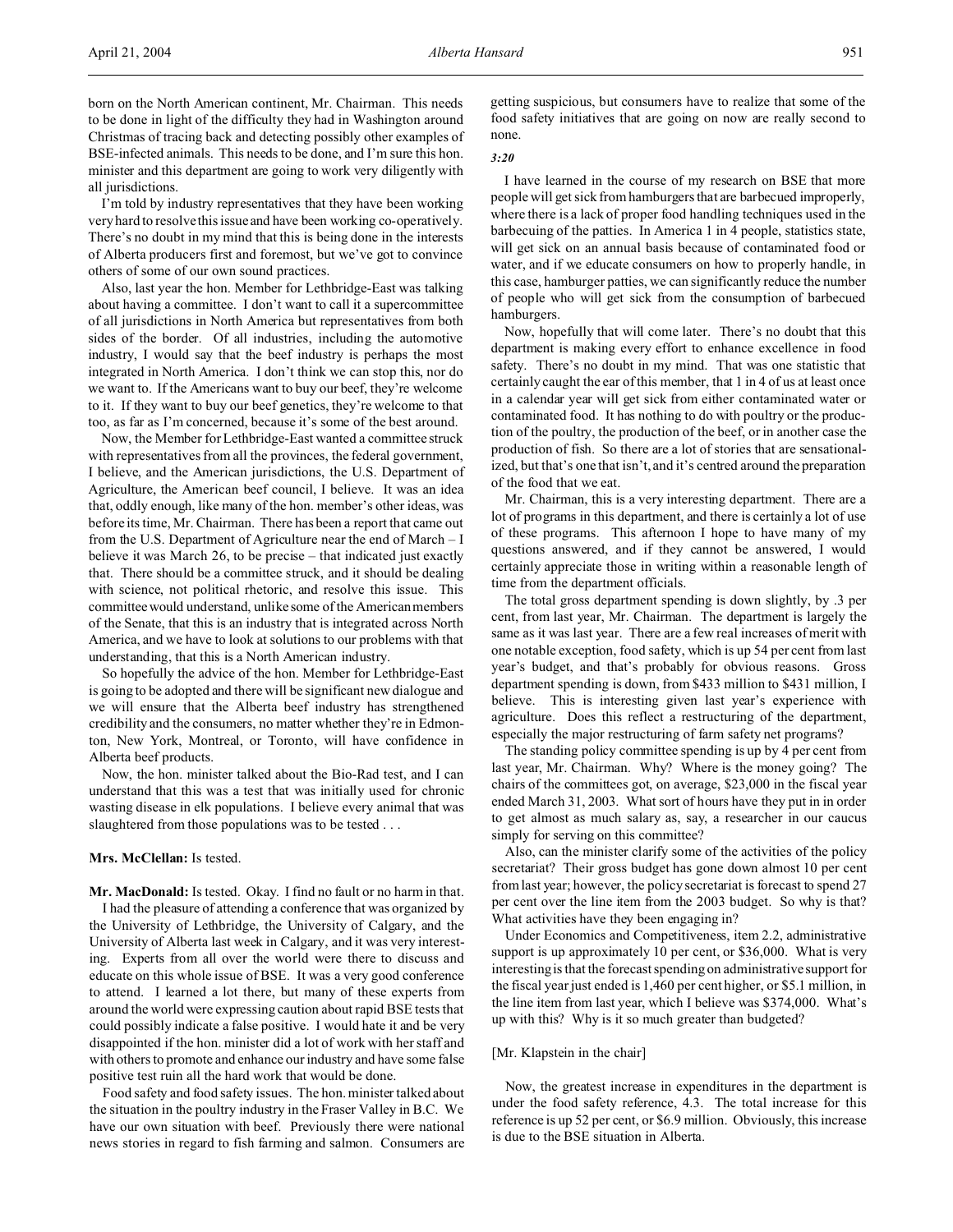Hopefully, Mr. Chairman, we're going to have more time later on to talk specifically about this BSE situation, but there are some questions I want to get on the record in the meantime.

More directly, the agrifood systems element, 4.3.2, is up 43 per cent, or \$1.6 million, and agrifood laboratories, 69 per cent, or \$2.3 million. This is all to deal with the upgrades to the Provincial Lab in light of BSE I assume, or is this a separate lab?

### **Mrs. McClellan:** Same lab.

# Mr. MacDonald: Okay. Same lab.

Now, the chief provincial veterinarian's office has had an increase of 230 per cent, or \$344,000, for this budget when compared with last year's budget. What are we going to get for this money? Is there going to be an increase in their recruitment of, let's say, senior 4-H club members that have a very good report card coming home in their satchels, a good science report card? I would really think we need in this province to attract, train, and retain a lot of young Albertans not only in the veterinary professions but in the pathology end of that profession. Is this what's going on here?

Now, element 4.3.3 under Equipment/Inventory Purchases deals with those purchases for the agrifood lab. The amount budgeted is exactly equal to last year's purchases, \$380,000. It is interesting that the comparable forecast of money spent for the department in this line item for the 2003-04 fiscal year was 320 per cent higher, or \$835,000. Can the hon. minister detail these expenses? Also, can the minister please tell us why the budgeted amount under these line items remains the same as before the single case of BSE was detected in Alberta?

In regard to this lab precisely what is going to be the final test cost for one rapid test of BSE, whether it's Bio-Rad or some other one, Prionics? What exactly is the department going to pay for that in this lab? There was a report in an editorial in a local paper where it was between \$25 and \$30. Now, the total cost of this surely has to be \$80 or \$90 or maybe . . .

**The Acting Chair:** Hon. member, your time has lapsed.

**Mrs. McClellan:** Mr. Chairman, I'm going to just do kind of a quick answer to some of the questions because it may help for further questions.

The lab upgrading is in Infrastructure's budget, not mine. Infrastructure builds and does all restoration or re-formation of buildings.

# *3:30*

The increase in my budget is in operating, and I did mention in my opening comments that part of the increase of I think it was \$17.3 million to my overall budget is for the operation of that lab. So that's staffing, test kits, and so on. The kit cost does run somewhere around \$30 a kit. Doing a thousand tests a week, if you were doing that many, your cost would probably be about \$100, somewhere between \$100 and \$150 depending on that range, and of course it depends on volume as to the efficiency of the use of staff and so on that are allocated to that. If you can double that, you bring it down. If you double the number of tests, you can bring the cost down because of the efficiency in volume.

Turnaround time on a rapid test is some three to four hours. While we're on testing, I want to go back to false positives. That would only be an issue if you didn't have a confirmation test. I might say that we used the rapid test in testing some 2,700 animals that we had to test and eliminate from our herds from that incident in May of last year. We did not, as far as I know – and I think I'm

absolutely correct on this – find one false positive, but if you had a false positive, it would be tested using the gold test. That is the more expensive test. That is the test that takes up to three, four days to conclude. It's an immunohistology test. I'm trying to learn the jargon – that's not jargon; that's scientific – the names of some of these.

So false positives are not the issue. If that's all you were using, yeah, it would be an issue. But if you had one, you would immediately go to the gold test and substantiate it. That would be the practice. So that kind of covers testing.

One of the reasons that you don't see as high an increase in food safety as you might expect given the one case of BSE is that we've been very proactive in food safety, and we've increased our budget over the years prior to BSE being found. Of course, it was a distinct advantage to Alberta that we were forward-looking. We did add dollars. I don't remember the exact amount. I do know that I think two years ago it was a million something. The year before that was more money. We've been increasing in food safety over the years, so we don't have to swallow a big gulp when an incident does happen.

The 4-H program was alluded to, and I'm going to give you the detail on that line item, but I can't let that go without saying that we have the best 4-H program in Canada. I will boast of that, but those aren't just our words. That is recognized across Canada. We're the envy of Canada.

I had an opportunity last evening to visit with a group of 4-H leaders. When I concluded a meeting I had, they happened to be meeting in the basement of the same hall, and we had an opportunity to talk about the program. There were some of their young people there, and I can tell you that they are extraordinarily pleased with and proud of the program that we provide in this province. There is no question that it does lend itself to outstanding young people in the industry. For the future we tend to think of the industry as going to the farm, but these are the leaders that go into food safety, food science, into veterinary services.

The number of veterinarians and pathologists is of concern to us. We're working with the Minister of Learning on that. We buy our spaces at the Western College. There's no question that we're not graduating nearly enough food animal veterinarians. It's difficult to control that, because while a student may go in with that intention, they have the right to switch their specialty as they go through, and they have the right to practise in whatever area they want to when they graduate. We do our utmost. As you know, we fund a chair in large animal practice at Western College. So we're doing what we can to improve that, and I must say that we're recruiting world-wide for pathologists. The shortage is not just here. It is a world-wide shortage, and that's of concern.

I want to just mention a couple of other things briefly. Mrs. O'Leary's cow. I didn't think you were at any of the things that I was talking at. I used that as an example of how one cow can disrupt the whole world as we know it. The difference in export ban in this case is that that is what happened. It's what we did when an incident was found somewhere. Immediately your borders are closed.

What's different in our experience – and it is unique to this experience – is that our borders opened with the U.S. within seven months, not seven years, which would be the norm, that as of Monday of this week a tremendous announcement, I believe, where all edible cuts of beef will cross the border. Prior to that, we had been limited to boneless cuts. Now bone-in cuts can go, like T-bone steaks, rib roasts, ground beef, and that's huge. Of course, we're all waiting with anticipation for the rule to come out, and it certainly was encouraging to us when they added product from over-30-month cattle to that rule. I'm hopeful that that rule will be implemented.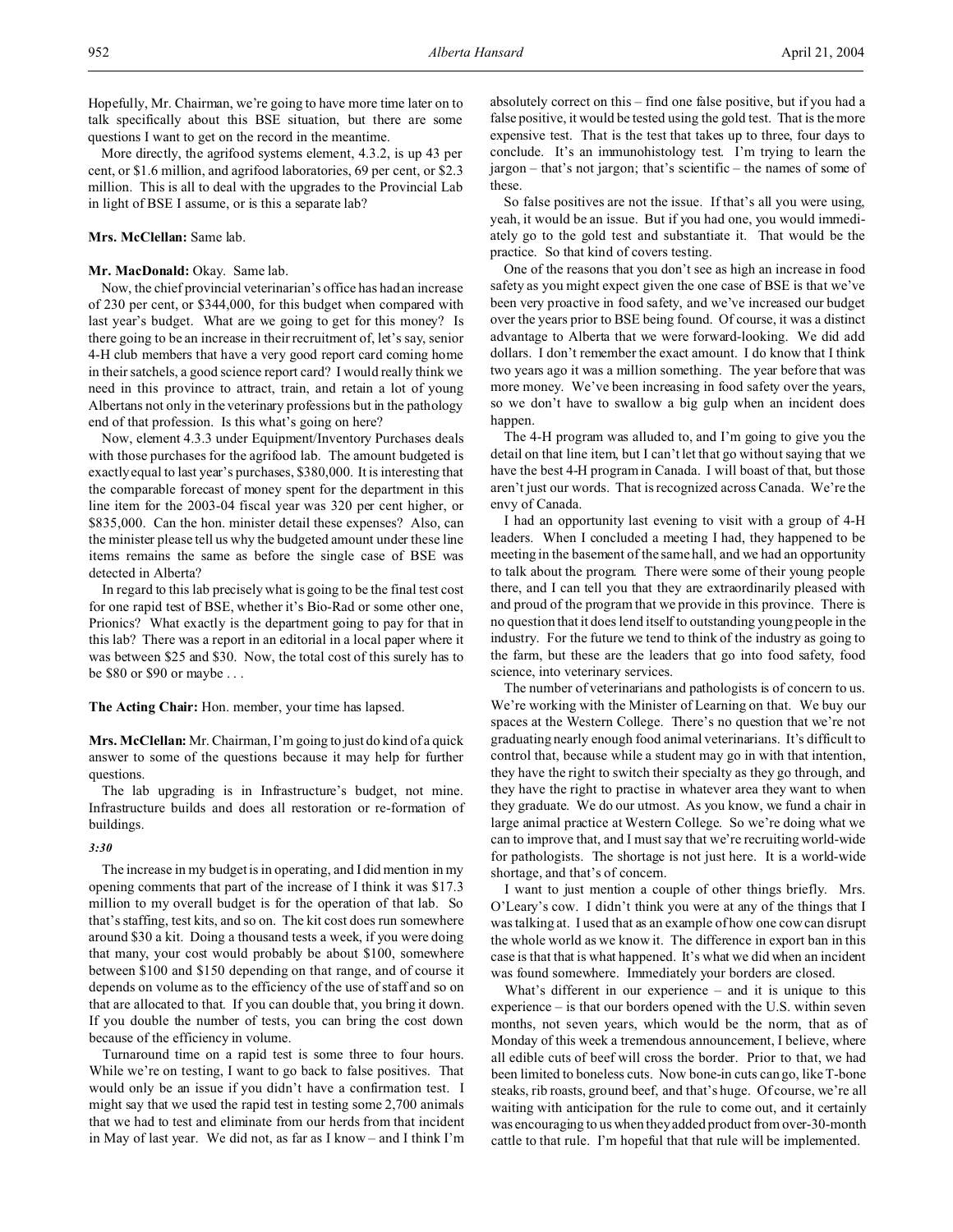The difficulty we have, even with the expanded cuts taking place, is that we are at packer capacity. We had an industry meeting last Friday. We had all of our major packers there, the three of them, talked to them. They're going six days a week, full shift, flat out. We're slaughtering and shipping more product than we were prior to BSE, but we simply don't have the capacity in Canada anywhere. Remember: we slaughter 70 some per cent in Alberta.

## **An Hon. Member:** How much?

**Mrs. McClellan:** Seventy some per cent of the slaughter occurs here, and that is of concern to us, because even with this additional product going, the capacity is an issue. There's a lot of activity happening in that area, but we have to be realistic. To build a plant, if you started today, you're looking at eight, 10, 12 months for it to be operational, and it's also a huge investment. That's why it's important to us to have live cattle be able to move. Personally, I think that every agricultural product that goes out of this province, whether it's in grains, animals, vegetables, or fruits, should go in a box. It should be value added. Frankly, we don't have the capacity right now.

The other reason that you need this opportunity is that you need arbitrage in the market, you need price determination, and you don't have that in a closed market. It is encouraging to us to see that American buyers are buying here now and have been for the last several weeks. The Premier has championed this idea. It's taking different forms. The Prime Minister has carried this forward. We're pleased about that. Our officials, provincially and federally, are working on this. We had a discussion about it at our federal/provincial/territorial meetings a week ago, 10 days ago. We did discuss this with the undersecretary of agriculture in the U.S. as to their interest. They are also interested, whether we would do it together or we would do it singly. But we recognize that.

The other thing that is of great interest to us on the North American side is harmonization. We'll always be competitors, but if we can harmonize as much as possible some of our regulatory areas and scientific areas, it will be of benefit to all of us. We have to remember that one of the players in the North American market has perhaps not got all of the institutional ability yet, the scientific ability yet. That is a challenge, but those are challenges we are definitely committed, as Canada, to work on with the U.S. and Mexico.

ID system. It would be wonderful if it would be harmonized. But I think we are individuals; we will choose our own. I am most proud of the fact that the animal that we had in Alberta was traced back absolutely as to the origin of that animal and in very short order. The animal that was found in the U.S. was traced back into Canada very quickly. Their trace out beyond that was, frankly, less than good, and that speaks to the fact that we do have a national identification system and the U.S. does not. They recognize that they must, and they will work towards one. They will have what suits their industry the best. We will have what suits our industry the best. I can only say: thank goodness that our cattlemen did proceed with what was a very, very contentious issue on a national identification system. I am so pleased that they persevered and did it.

### *3:40*

You talked about China. We are in China. It would be helpful if you had an opportunity to talk to some of our producers that are over there. They've been there for some time. They have been working on embryo and semen mainly because, obviously, transportation and utilization in that area is quite often easier, and it's that that they want.

We had a bit of a halt, obviously, with BSE, but those companies

are still in China. We see that as a growth market. We are also in Russia. When I say "we," I don't talk about government. Our producers are the best salesmen. We're there to help them, to open doors if it's necessary, to work on issues around health protocols, regulatory things, but our producers go out there. We are well recognized in the world as leaders. Russia is another potentially important market.

Just as a reminder, today the U.S. is our largest market. That won't change. There are too many reasons for it to stay that way. We have an integrated market now. We have a natural advantage in transportation proximity, similar cultures, same languages, and so on. So it's going to be our largest market.

Japan was our second largest market; today Mexico is. You should look at the graphs that show the growth in the Mexican market. The Canada Beef Export Federation put an office into Monterrey. I'm trying to think of how long ago that was, maybe five years ago. It's somewhere in that range. The growth in that Mexican market was just absolutely phenomenal, and there's huge opportunity for future growth there. Then Japan is third, and on it goes.

One of the important things for those external markets is that they take product that we don't necessarily use as much here or in the U.S. They buy offal cuts that we are not as prone to use here, and they buy it at a very, very good price, because that's a premium item in other cultures. So that's important to us. But our industry recognizes that they have to diversify and expand their markets.

The Minister of Economic Development may want to comment because they're the salesmen in the world for us, and there have been additional dollars provided to Economic Development to assist our industry in enlarging our market base, and I can tell you that those dollars are working well.

The other thing that we increased that I should just mention quickly is product development, and those were dollars that were put in place to develop utilization of product for over-30-month animals, because that's going to be with us for a long time. We have put the Leduc processing centre at our industry's disposal. We have purchased some additional equipment there. There are some excellent initiatives.

I think that some dozen or 14, at least that I have seen, Alberta companies hold great promise in that they are going to develop more home for that over-30-month product, value-added right here, because that's going to continue to be a problem.

I'll point out that we're probably killing almost as many cows now as we were pre-BSE. Our difficulty is that we cannot and are not killing the 70 per cent of those animals that went into the U.S. mainly for slaughter, processing, and then sale. We don't have the capacity to do it. If you'd just look in western Canada, there's one major cow plant – it's at Moose Jaw – a small plant by plant standards. Tyson kills cows on a limited basis in Brooks, and there are some smaller plants in eastern Canada, Quebec and Ontario.

But if you were killing cows, B.C. cows would come to either, as we know it, Lakeside/Tyson or go to Moose Jaw. Some of the cows that our producers shipped went to Quebec.

Not a very good deal on the value of a cow today, so we need to do more there. We have probably five, six, or seven groups that are very serious about increasing our capacity in Alberta. We provided some dollars to help them develop business plans and expertise around this – you want to make a good business decision – and Ag Financial Services has a loan program that is available to people who are looking at developing plants.

So there's a lot of activity going on. I think you could spend three days talking about what is happening in this area, and you'd miss something. I just want to assure you that market development has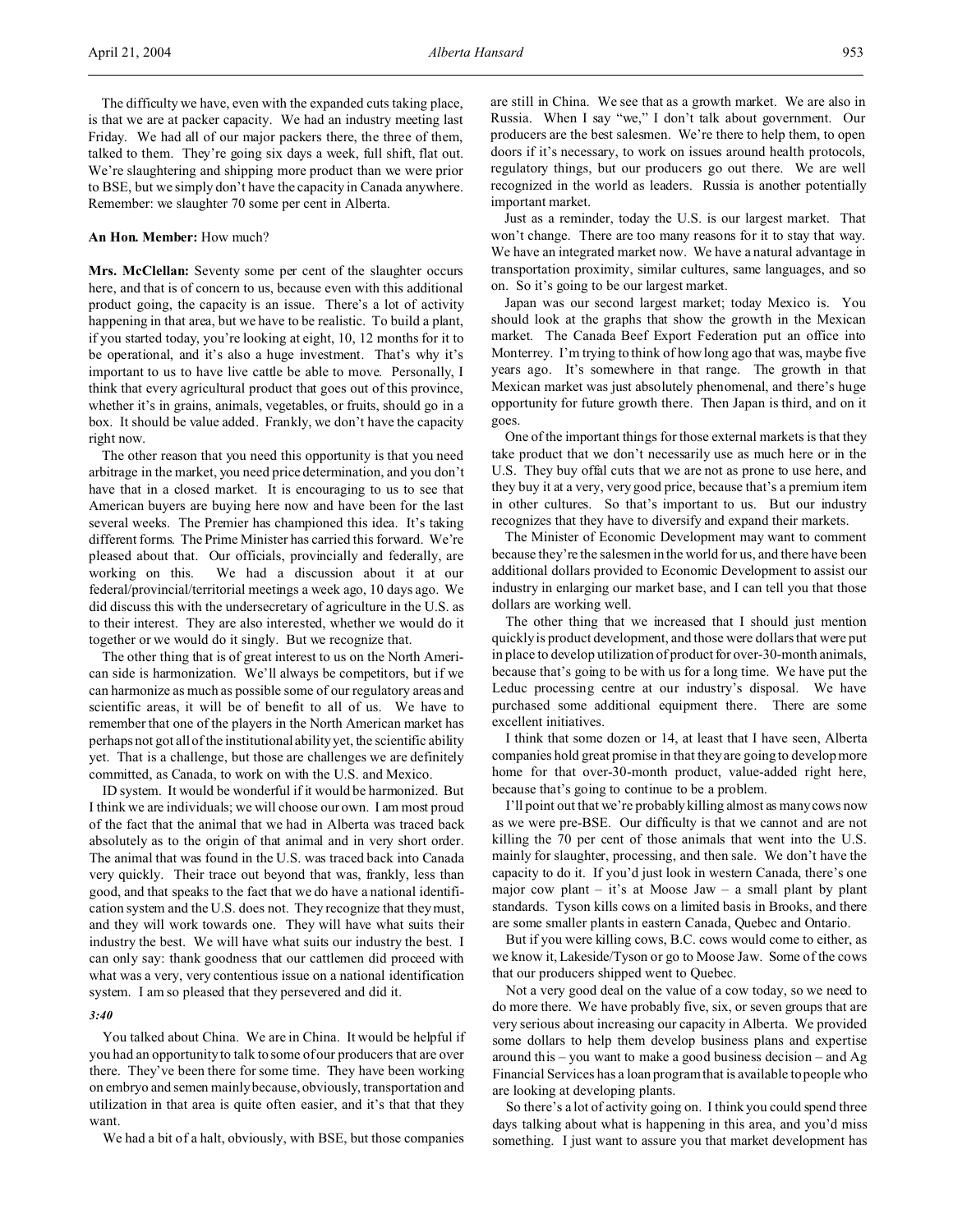been occurring, but the U.S. will continue to be our biggest market for all of those reasons that I laid out.

I would, though, certainly hope that at some point in the afternoon, the Minister of Economic Development might share with you some of that information, or if he can't do it here, when his estimates come up, I think it would be an excellent opportunity to get that information.

**The Acting Chair:** The hon. Member for Edmonton-Gold Bar.

**Mr. MacDonald:** Thank you very much, Mr. Chairman. I have one further question at this time before I cede the floor to the hon. Member for Lethbridge-East. If the hon. minister could clarify – she spoke about the trips to China, and they were there selling embryos. Now, I'm of the impression that when the BSE ban occurred, the border was closed, it was for live cattle and also embryos. I'm told now that the export of embryos to a large number of countries has resumed.

[Mr. Tannas in the chair]

I have not read about this in the media. Maybe I overlooked it; maybe I missed it. Who's to say? But I think it's a good-news story that this trade has resumed, and it has not to my knowledge been reported. If it was reported, I missed it. It's the stepping stone we need to open the border to live cattle. Could the hon. minister confirm that, please?

**Mrs. McClellan:** Semen and embryo do travel. The disruption that I talked about was the total disruption in all trade initially, right after BSE. You didn't probably read about it in the newspaper too much because, you know, usually if it's kind of good news, we don't get an awful lot of coverage on it. I wouldn't get it because I'm not probably as prone to reading the newspapers for information as you are. I find other sources might be just as good to get it.

Embryo and semen are moving and continue to move. So the disruption is just overall in trade in beef. We're not only interested – and when I say we, I'm not talking government. I'm talking we the agricultural industry, in this case the beef industry. We are interested in expanding those markets to meat products.

I said, when the border opened in Macao, how important that was, and some people thought: really, Macao is a little peninsula. I said island, and somebody corrected me very quickly. It's a peninsula, a very small country, but it has proved since how important the opening of Macao was, and product is moving to Macao. It's a step in opening all of Asia.

There have been so many things that have happened over the last months that may not seem significant to others but to the industry are huge. This is a marketplace that operates a lot on signals, on information. It's a commodity, and prices can be affected up or down. We have tried to be very careful as government members in what we say because we don't want to impact the market in the wrong way, and we know that that can happen. A statement by the Premier, a minister, or somebody in government can have an impact on the market in a negative way as well as a positive way. What we want is a true market situation, not one that is based on something that might or might not happen.

# *3:50*

The actual announcement of the U.S. opening its border to all edible cuts of beef occurred Monday morning, but actually it was out late last week. If you followed the markets, you would have seen the markets on Friday and the TEAM sales went up 8 to 10 cents. Now,

for the people that sold that week, the guys that sold before the rumors started would be a little sorry and the guys that sold after it were of course elated with the better price. What was important to us was that Monday opened with that same 8 to 10 cent increase. So this is a marketplace that's very fluid and reacts.

I'll leave it at that, and we'll have some more questions, and on we go.

**The Chair:** The hon. Member for Lethbridge-East.

**Dr. Nicol:** Thank you, Mr. Chairman. I want to start by joining the minister in saying thank you to all of the individuals in the Agricultural, Food and Rural Development staff. They've been great to work with over the last 11 years, and it's been a real opportunity, I think, for me to learn a lot about their approach and the way they deal with policy. I commend them on their willingness to be open and to work for the industry, which is what we're all in it for.

I guess that I just want to conclude with a couple of comments and questions about some of the things that went on. I'd kind of break it down into maybe three different areas. Again, we all have to start with the crisis that faced our industry this year in the BSE area. Minister, you were talking about the idea that the use of the quick test might lead to false positives and that automatically transfers the test on to the gold standard test.

A question came through my mind as you were making that comment. This is going to mean a four-day confinement, in effect, for that product both in terms of the carcass, in terms of the head, all of that. What is being put in place there to deal with that, and how will that be handled in the context of who's going to take the impact? Will it mean that all of the meat at a plant is all of a sudden on hold, or can the carcass be isolated? Are these kinds of plans in place within the industry to deal with that contingency?

As much as we never want it to happen, I think we're learning that we have to be prepared. The potential, then, for the perceived contamination of other meats from the carcass that has that potential positive sets a whole mood for the industry, especially the consumers. I guess, you know, in terms of the industry and the public, maybe the best thing would be that that all happens quietly, but that doesn't necessarily always occur. So we have to make sure that there is a public awareness of this whole process so that the confidence stays there: okay; this may have happened, but precaution has been taken. If you could outline whether or not those discussions are even going on, I think that at this point that's all we can ask for because this whole process is both reasonably new and dynamic, so we have to be prepared for adjustments to go on continuously in this process.

# [Mr. Klapstein in the chair]

One more comment on the BSE, then I'll move on to some others. You spoke about the 99.96 per cent risk. I guess the question comes  $up$  – and I've dealt with this when I was teaching at the university before – in terms of what constitutes appropriate levels of acceptance for risk, and we hear constantly the people say: well, we've got to test more. I've always answered back: you know, well, we've got this to 99 per cent. And I thank you for the extra few decimals that I can now use. You talk about improving beyond that just by testing a few more. The only thing we really can do is test everything.

What we need is some kind of an information process for the average Albertan, the average Canadian so that they understand that we are testing at a level which in effect is more than sufficient, is standard sufficient. To do anything other than that is just . . .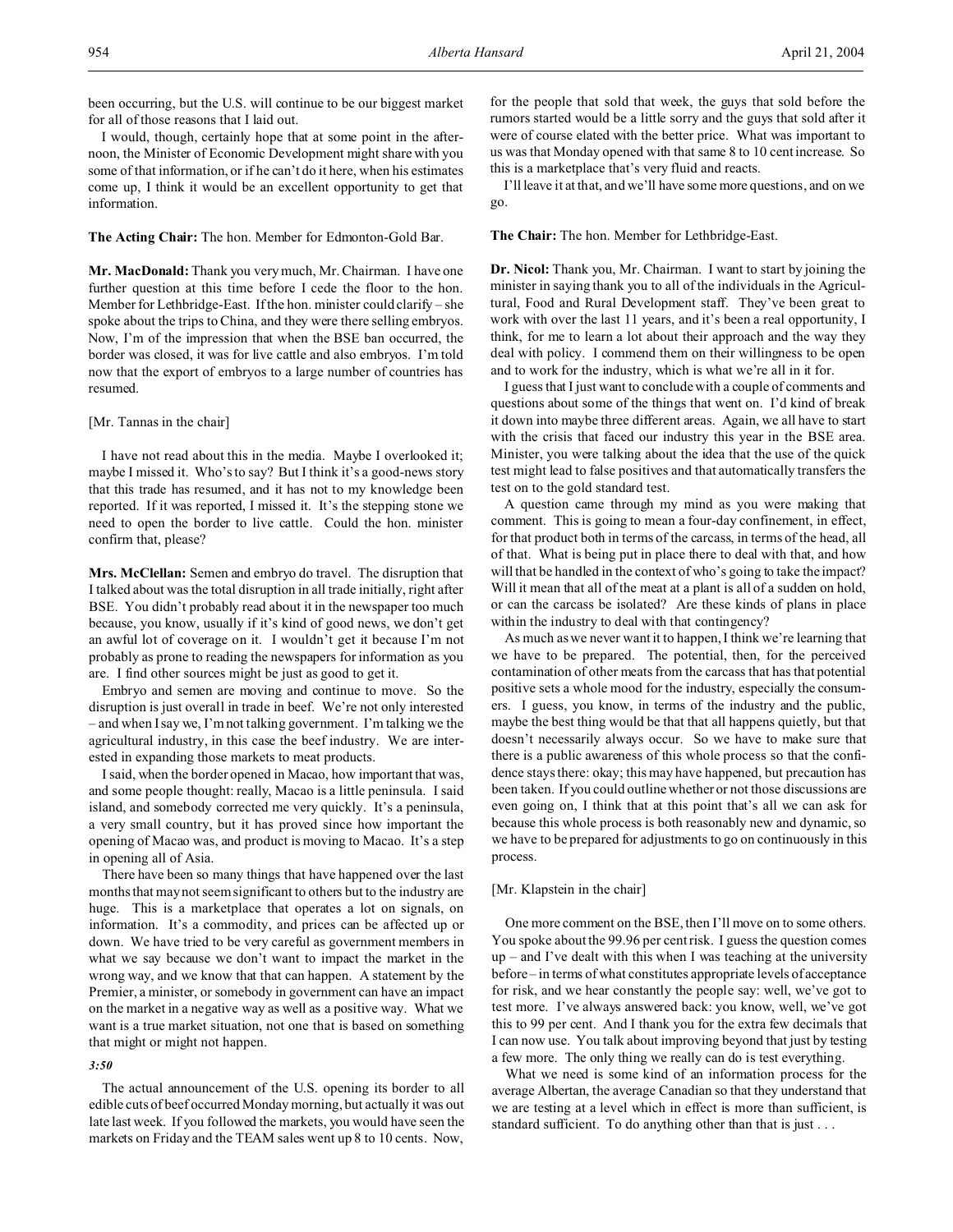## **Mrs. McClellan:** It's a waste.

**Dr. Nicol:** Yes. It's extra cost, extra effort which we don't as a public get a benefit out of. This is the thing we have to really look at. How do we get that kind of standard for Canadians and, I guess, for the international market?

A lot of people have come to me and said: what do you make out of this instance that occurs in the press all the time about this company in the United States that wanted to undertake the tests, prove that the animals were clean, and then enter the international market, in effect create a market niche or a market-differentiated product? Then they're saying: well, if they can do that for an international market, why can't they do it for us? I think we've got to start under the food safety initiatives and start talking about risk in all aspects of it, not necessarily just BSE, but we've got to get the consumer to understand that no matter what you do, there's a risk.

I went down to the grocery store when I came into town and bought my week's supply of groceries. You buy a can of something, and everybody says: well, canned food is ultimately safe. No. There is a risk factor to that. It's not a hundred per cent. If the consumer can understand this, they'll accept the fact that our beef is probably safer than that can I bought.

This is the thing that we have to look at in terms of: how do we make that transition now? It's so easy to have a bad-news story get out and create questions in the minds of Albertans and Canadians and our international trade partners about what the real risk they're facing is. So some kind of an education program in the future, Madam Minister, when we get to dealing with the new food safety initiatives that are coming out of the realignment of the ministry is something that we really need to look at.

I just want to conclude my comments now on BSE by saying that every Albertan and every Canadian, all of us, have to thank the scientists for the great job they did. They created an international standard on how to handle this that has been recognized and been commented on in Europe, in the United States, all around the world. That just shows the dedication that we have in terms of both our provincial vets and the CFIA, in terms of their actions. So I want to join you in putting it on the record that from the science perspective we really came through on this and showed that consumers can have confidence because of the work that our pathologists and our vets are doing.

#### [Mr. Tannas in the chair]

I just want to touch briefly on a couple of other areas that we need to deal with. You talked a little bit about the incentive for the industry to grow and the way we wanted to do that. I guess that this is a question that comes to my mind every time we talk about, you know, the new directions of our ag initiatives. The ag summit process went on at length a few years ago. I guess there was a real initiative there to talk about what we need to do in each of these areas. There are a lot of initiatives, you know, in the food safety area. There are a lot of initiatives coming out now in environment conservation, all of these from that ag summit process. What's missing is how the ag summit talked about the vision for where we want to be.

#### *4:00*

I was looking back at, you know, the mission statement of the ministry, where you start off: "To enable the growth of a globally competitive, sustainable agriculture and food industry through essential policy, legislation, information and services." You know, that says a lot, but it doesn't tell Albertans what you see as the role

that agriculture needs to play both in terms of public policy and the area that we're going into in terms of transition.

You know, if you read that and say, "Okay; this is great," being a free-market economist, I say, "This is going to mean that the market's going to work and we're going to let the market drive forces." Then you find somebody that says, "Well, if you let the market drive forces, we're going to end up, in effect, with great big farms in Alberta and nothing else." That's not what we want for rural Alberta.

So information needs to be presented to Albertans that talks about, you know, how we see this transition and how we see an end description, if you want to call it that, of the rural community. I got into a real debate last week in Lethbridge when somebody asked a question of me about what they called "factory farms." My response was that in many cases – and I think we've seen it in some crisis situations in Alberta – the big producers have the wherewithal to actually adjust and respond to a crisis more so than the small mixed operation. I made that comment, and it wasn't accepted very well by the individuals who asked the question in the sense that they said, "Well, if you've got it spread out a little bit more, then you don't have the concentration; you don't have the impact."

Well, you know, this is the kind of thing that if we're going to have the magnitude of an industry that we want in Alberta, we're going to have the same number of animals, whether there are 10 on each farm or whether there are 10,000 on each farm or whether there are 100,000 on each farm. There's going to be the same number of animals if we have that economic incentive and opportunity to produce that product in our rural communities.

So I guess that what we need to do is help inform Albertans about this area of what we see as the driving forces behind agriculture. If it's going to be the market in that way, then Albertans need to be made aware of the fact that the big farms are going to become more and more the standard rather than something to say: why do we have these? You know, that kind of vision needs to be put together.

Just a final comment on that. I was making a presentation to a bunch of individuals involved in the federal arena as well. I suggested that as a policy economist the ag policy framework provided me with all kinds of opportunities to deal with really constructive policy-making, but until you knew what you wanted in terms of agriculture, you didn't know what policy to put in place because you didn't know what the end was.

I think that's missing out of the ag policy framework as well, you know, in terms of an overview statement about what we see as the future of agriculture. If we're really looking at the commercial production of a safe food product for the consumer, then we have to separate production from this concept of what is a rural community. The rural community has got to be based on a diversified economy, not an agriculture/farm vision. I think that kind of a statement is good because at least if we have that kind of an answer, then when I get up in these meetings, it would be easier to give an answer as to what we wanted our end to be.

I've got a couple more issues that I wanted to raise, but I think I'm just about at the end of my time. I'll sit down now and let you get to those, and then when my turn comes up again, I'll hit the other ones. Just to give you a little forewarning, it deals with crop insurance and some of the other CAIS programs.

**Mrs. McClellan:** I'll try and be brief and, as I said, will respond in detail in writing when it's appropriate.

On testing. We have the capacity to deal with holding animals now. Primarily the animals that are tested are tested from provincial abattoirs, obviously, because the target group is over 30 months. So they have that capacity now. That's one of the issues that would be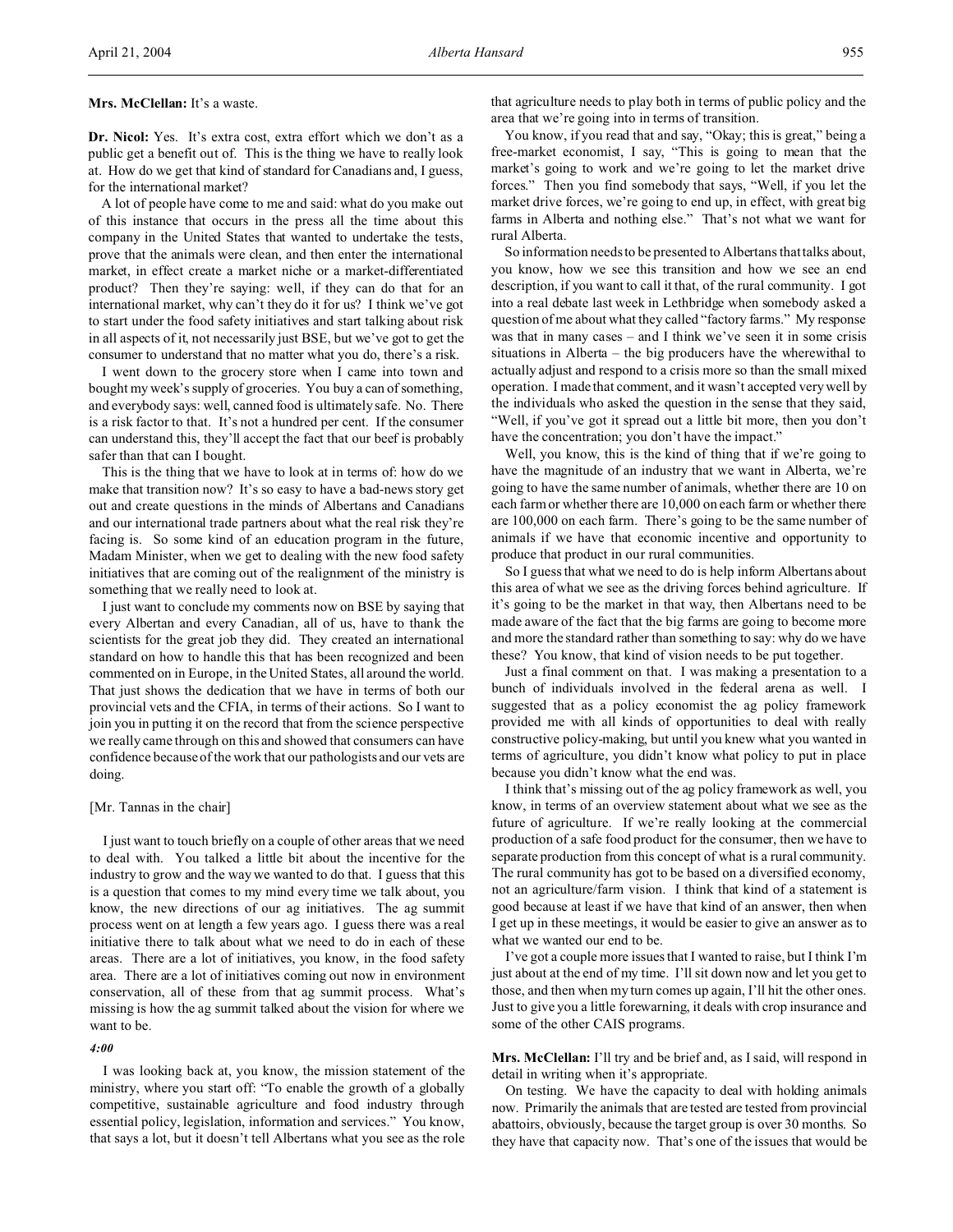around testing every animal, but there are more issues than that. If we asked, even with the rapid test, one of our major plants how many animals they could kill if they were required to test every animal, they thought about 1,000 a week. We kill up to 6,000 a day, so obviously we wouldn't even satisfy our domestic market. If we were asked to do that, they would probably have to increase their freezer space by 10 times and even more.

A lot of people don't realize – you know, you have to stop and think this through – that when you test an animal for BSE, you have to kill the animal. There is no live test. You have to remove that small part of the brain, and then you have to put it through the process. But you also have to remove all of the SRMs from the animals when they are tested. So you today have to remove all specified risk materials from that animal. If you're going to test every animal, you have to contain all of those separately. So you would have to take all of the SRMs and bag them or whatever you'd do for that individual animal and store them until you had your results. Then you would have to take your sides, because this animal is now going to be sorted, and they would have to be tagged and bagged and separated. Every part of that animal has to be identified and held until your test results come back.

There's no point in saying: okay; we'll test every animal. You couldn't do it. We don't have the capacity. Even with our additional labs we couldn't do it.

The more important point in all this is that you shouldn't do it. There is no scientific basis to do it. The USDA in their decision on Cold Creek, as I understand it, is based strictly on that they are going to make a determination on the level of testing based on science. The danger is that once you stray from using science and the best information you have for making decisions, you get onto very dangerous ground. If you do it for one thing, then why wouldn't you do it for another? You shouldn't go there. Otherwise, why would you use the science? You know, what we're trying to do on feed policy, on testing policy is use the best science available.

The other thing is the cost. You are going to put in a cost that has no benefit to human health. I don't know how I could recommend to the people in this Legislature that we spend another \$90 million or \$100 million in our province, somewhere in that range, to do testing that has no scientific basis and is not going to improve or impact human health when we have people who need cancer treatments, when we know that if we vaccinated every baby for influenza, we would save lives. People are actually dying from that; children are dying. People died from SARS. The money would be better spent there.

I don't know how you would ever advocate or should advocate doing something that doesn't have a benefit on either herd surveillance or, more importantly, on the impact on human health. As you said, there is some level of risk in everything you do. I think a risk at 99.96 per cent is one that our public accepts. It's an interesting area how this thing with BSE went so wildly out of control. In Europe or the U.K. perhaps you can understand it: 183,000 positives that they know of prior to putting in the precautions that science said you needed to do. We have to step back and say that the U.S. and Canada both put in feed bans in 1997 that ban ruminant-to-ruminant feeding. Science says that that is the way this disease would be transmitted, so you've minimize that. The removal of specified risk materials, science tells us, takes us on the human health side to 99.96 per cent.

#### *4:10*

Now Japan. Interesting because it's always brought up that Japan is still finding younger cases. Of course they are. They did not implement a feed ban in 1997 when much of the world did. In fact, we did here in the U.S. and in Canada. Their feed ban went in in 2001, so they have some time before they can feel some assurance that, in fact, there isn't a transmission or cross-contamination problem there. So it's a different issue.

It's amazing that a disease that is so isolated, that so few human beings have contracted over 10 years in the whole world, has caused such a furor. I feel safer eating beef in this country than almost anything because I know the security and safety measures we have and I know that food safety is a priority for this country.

I know that three years ago when we began the ag policy framework discussions in Whitehorse, this was a key element of the ag policy framework for Canada. The ministers of the day, federal, provincial, and territorial, made a commitment to develop a policy that made food safety a priority, that branded Canada as the best supplier of safe food products. All of our work to this date has gone to that, whether it's in the food safety area, research, areas like that. So I am confident that we're on the right track.

Food recall is an interesting thing. Some people see it as a negative; I don't. You know, I feel much better knowing that they can detect problems in food and trace it back and take it off the shelves. The attitude that something else is better, like "if I don't know about it, it's okay," I don't feel real good about. So I'm pretty happy that we have these systems, whether it's in fish, poultry, beef, or vegetables, that we actually can trace it and identify it and remove the risk from our population.

I appreciate very much your comments about our scientists, whether they're with CFIA or our provincial vets. You're absolutely right; they are top-notch. They have delivered service far beyond any value of their salaries that we could have given them in this instance. They've been amazing.

The ag summit process, the vision. I think the key words in that are: enable growth and policies. We have to be careful as government that we understand that it's not us that will grow this industry, but it's the industry that will grow, confident that we will put in policies that enable it to grow in a safe and viable manner down the road. Agrivantage teams have done a lot of work in this area. I met with the Agriculture and Food Council yesterday and, in fact, coincidentally, talked much about the same thing. I think you're right. We could do a better job of enunciating some of this, but you always wonder who really is going to listen because it's too good of news.

I am so tired of the words "factory farms." I know you hate it as well. What you're really talking about are corporate farms. I want to remind everybody that in the last information that I saw, less than 3 per cent of the large farms in our province are held outside of families. So your so-called factory farm, or corporate farm, could have five family members that if they were individually not incorporated that way would be operating as a unit. What they've done is come together for management practices, for efficiency, and sometimes – let's be honest – for tax purposes. It just makes more sense.

So before we start talking about some corporate takeover of our farms, remember that the corporations are families. I have families around me where five family members are making their living off that corporate farm. It might be called a factory farm by some people, but I don't think they feel good about being labelled that way because they are contributors.

It's going to be an increasing difficulty for us because in many of the areas we do not find commodity prices rising at the primary level commensurate with the cost of providing them, and the grain sector is a very good example of that right now. If you look at the value of a bushel of wheat today compared to the value of a bushel of wheat 30 or 40 years ago, it hasn't changed a heck of a lot, but I can tell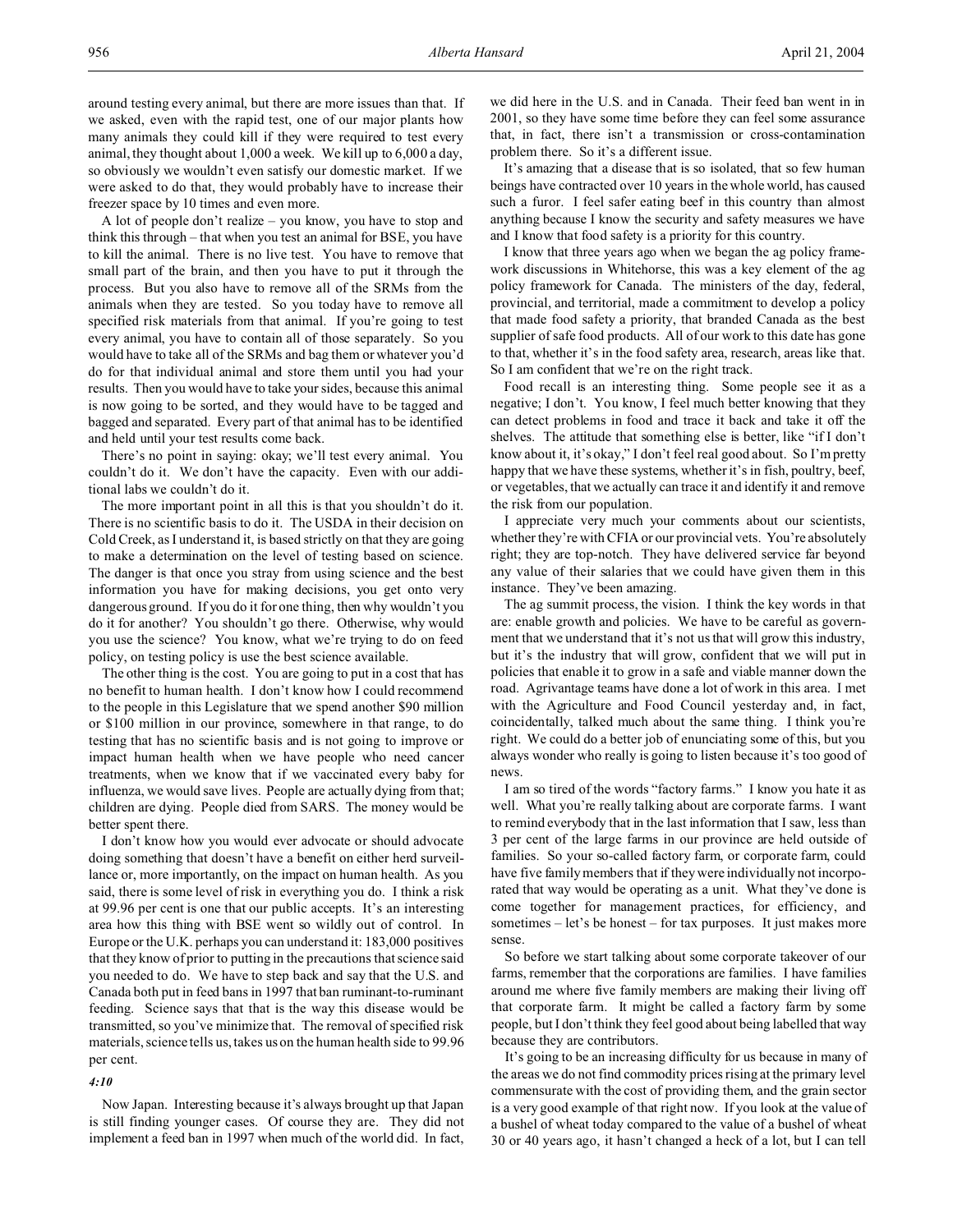you the cost of producing that has. The only thing that has really worked for our industry is good research, good husbandry, good management practices, and their ability to increasingly become more efficient and more productive. But you do wonder where that line ends, and I think we're very close to it. I think it's going to be very difficult to produce product if people don't recognize a higher value at the primary level.

People wondered why the price of beef didn't go down more than it did. It did go down 20 per cent in Alberta. That's documented. But you know what? The cost of buying your meat at the counter is quite different than it was when it was produced at the primary level or, indeed, slaughtered at the packer level. None of the workers who work in any of those areas took a 50 per cent reduction in their wages. We continued to pay the people, whether they were the processors in the plants – and obviously we should. So all of those costs remained constant. The hit came down at the producing level. No question. That is one good reason why you will not see a huge difference in the cost of that product. It had to be retailed, and the people that retail it had to be paid and should be paid. I mean, they work for their money.

So these are issues that I think are going to be of huge discussion by our industry, and I think the more sessions and conferences we have where people in this industry come together and debate and discuss these issues the better. But the marketplace has to be the final determinant, in my view. I think the hon. member that asked the question is totally a believer in that as well. The marketplace must be the determinant. Our responsibility in government is to ensure that we have policies in place that allow the market to work yet protect the areas that need to be protected, like air, soil, and water quality.

Of course, we've done a great deal of work to do that with the introduction of the Ag Operation Practices Amendment Act and the work that the NRCB is doing through the Ministry of Sustainable Resource Development to make sure that we maintain that protection.

The ag policy framework does provide a vehicle. An interesting comment. I will have that discussion with my colleagues on whether the vision is well enough defined. The vehicle is there. I guess you should know where it's going. I'll have a look at that.

Part of the answer here is our rural development strategy. Again I want to commend the members for Innisfail-Sylvan Lake and Wainwright for the work they did in going out and listening to rural communities and then writing a document that reflected what they said, not what the government said but what they said. I believe that there is a huge amount of interest in our rural communities in being a part of this.

#### *4:20*

We are now in the process of gathering information from other ministries. Obviously for rural development you have a large impact by Health – you've got to have Health – and, of course, Learning, Infrastructure, Transportation. There are many ministries that need to be involved in this. We're proud to be tagged in with our Minister of Economic Development to work on these strategies together. Our hope is to have that work done . . .

**Mr. Smith:** Don't forget the oil industry. Hands across rural Alberta.

**Mrs. McClellan:** Yeah. We work with them very closely because, frankly, in some areas that's what's keeping it going. It is the energy industry.

That strategy should be redefined. Go back to the communities

and say: "Now, this is what we've put together. Is this really what you believe will move us forward in our vision for our rural communities and growth, and if not, where is it wrong?" It's my hope to have that information all completed and back to us so we can incorporate it into our new business plan.

Those are just a few comments. There are some more specifics that I will provide to the hon. member at a later date.

**The Chair:** The hon. Member for Edmonton-Strathcona.

**Dr. Pannu:** Thank you, Mr. Chairman. I welcome this opportunity to ask some questions of the minister related to her department's budget for this fiscal year, 2004-2005, but before that I have some general observations to make.

I was listening to the very last part of the minister's response to the questions just before she sat down. She made two comments which I thought needed some clarification. The minister said about the corporate and factory farms, the one area on which she commented, that the farms in Alberta owned by corporations, or corporate farms, constitute only about 3 per cent of the total ownerships, I suppose, related to farms. That certainly is one way of looking at it. I think that perhaps a more critical question is: what percentage of our total volume of production is related to corporate or factory farms, and what percentage is, you know, associated with the production of family farms? So that would be additional information that would be useful.

The second comment that caught my attention as she was concluding her comments had to do with the controversy over the BSE crisis problem and who got the hit and who benefited or didn't. She particularly, I think, focused on drawing the attention of the House to the fact that the packers' costs related to labour didn't disappear, that they remained in place, and I agree. Yet we do know that while the producers lost revenues – many of them, of course, complained bitterly about not receiving the benefits from the government aid plans – the packers' profits certainly quadrupled during the same period. So that's a question that needs to be addressed, I think, seriously.

Although labour costs didn't decline – and I presume they stayed more or less the same as they were around May of last year; they may have increased only incrementally, you know, by 3, 4, or 5 per cent over that period since – then why is it that the profits of the packers quadrupled? I was talking to our research people this morning, and I was informed that although the packer profits did go down a bit over the last few months, they've come back up to the level of having a fourfold increase in them. There is something there that needs to be addressed.

As a matter of fact, the House of Commons committee on agriculture I think is questioning packer representatives today, those who agreed to be available, on that precise question. I hope that the minister will pursue this matter seriously to get to the bottom of it. Consumers didn't benefit, although the minister claims that the consumer prices did drop by 20 per cent, but they dropped by 20 per cent only with respect to certain cuts and in particular, I think, to ground beef. So when we brought the figures back to the House, we did bring, in fact, the department's own figures from the department's own web site. [interjection] I want to set the record straight on that one. Not all cuts.

As a matter of fact, there was a letter in the *Journal* yesterday where a consumer complained that a T-bone steak that he bought in, say, May of last year, in the pre-BSE period, cost him \$5.90 and a Tbone steak that he bought, the same size, this month or last month cost him \$6.90. He was asking: why is it that the prices of these cuts have not been affected by this crisis while the incomes of the producers have been hit very, very hard?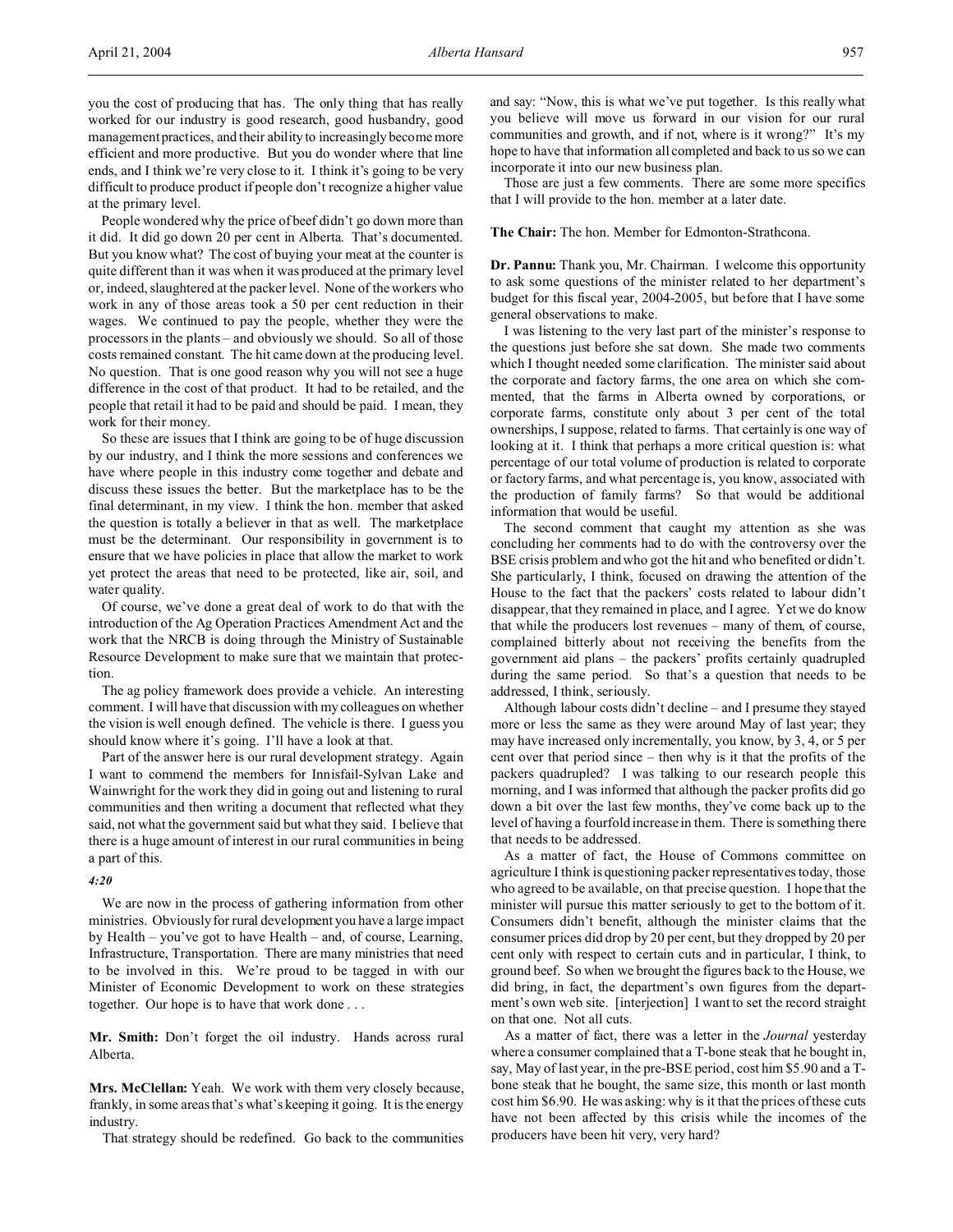So those are some of the questions that I just wanted to draw the minister's attention to related to her remarks which were, I guess, in response to the Member for Lethbridge-East's questions.

I have some general questions here, Mr. Chairman, to the minister with respect to some of the performance measures. I'm looking at the business plans, and there was interest in strengthened rural communities as one of the key programs that the minister's department has. Looking at the performance measures under Strengthened Rural Communities, I notice that the target for this year for investment in rural businesses is in fact at least 10 per cent lower than the actual for 2003-2004. Will the minister please comment on this particular reduction in the target from the actual by 10 per cent in terms of investment in rural businesses?

The other related questions to that are: what are the types of rural businesses that are covered under this reference with respect to this performance measure? What kind of businesses are you talking about? Are they agriculturally related businesses, or are they businesses related to retail? What forms does this investment in rural business take? I'm just curious. Is it in the form of loans, grants, development of some technologies, business strategies? Where is this investment made? What form does it take?

Another target there under the same performance measures is the per cent change in total employment in rural Alberta. You know, that certainly is a concern. I know that the minister is concerned about it. Rural communities are certainly concerned about depopulation, about their ability to maintain and keep the young people in rural communities and, of course, jobs there. The last actual I think I gathered is for the year 2003-2004 and shows a .4 percentage drop in employment in the rural areas. The projected target for 2004- 2005 is zero, so it will stay at the reduced level. There'll be no change in it.

What measures in the budget are in place in order to address this potential threat to the health of rural communities and their vibrancy? If employment goes down, clearly the rural communities' sustainability comes into question. So I'm asking the minister to perhaps shed some light in terms of budget allocations that will address the question of this potential drop in rural employment.

#### *4:30*

There is another quandary that I have. It's primarily because of my ignorance, I think. In the business plan under Continued Excellence in Food Safety and under Performance Measures, on page 114 at the top of the page, there's something called a "meat (Hazard Analysis Critical Control Point (HACCP-based))" measure. What is it, Madam Minister? What exactly is meant by it, and why is it at level 0 at the last actual if it's an important sort of measure? What does it measure exactly, and why is it at that level, you know, as we speak? And how is it going to go up by 6 per cent in the year under question? So these are questions that came to my mind as I was going through it.

Now, looking at the core businesses, goals, strategies, and measures, I was looking at the strategies. "Encourage market access, market responsiveness, diversity and industry competitiveness." Under diversity there was a news item in the paper just last week, I guess, with respect to some producer group, beef producers in northern Alberta who want to set up their own packing plant where they would test a hundred per cent of the animals that are slaughtered there.

Two questions on that. To me it's good news that there are efforts underway to reduce the concentration of packer capacity, you know, by these co-operative efforts made by producers themselves. What is the government position with respect to these initiatives, and is there a way in which to assist, in fact, the development of such diversity with respect to packer capacity in the province? And, secondly, what's the government's view with respect to this intention of this group as expressed publicly to move toward a hundred per cent testing of the animals?

I know that the government has taken a very clear position driven by science, but here's a group of producers who want to move to a hundred per cent. What's the view of the minister with respect to that sort of initiative that this group of producers in northern Alberta proposes to take, and will they be supported by this minister and by this department if they get, I think, the Canadian Food Inspection Agency's okay to go ahead with it?

So those are some general questions. Now, let me look at my notes here. Oh, yes. With respect to diversification, the second part, the minister mentioned, Mr. Chairman, about Japan in the pre BSE crisis period being our second largest market. I've forgotten the figures. What percentage of our exports would that have constituted? Japan, that is.

# **Mrs. McClellan:** Four per cent.

**Dr. Pannu:** Four per cent. I see. Still very small. So our primary dependence is on the U.S. market, I guess.

# **Mrs. McClellan:** Mexico too.

#### **Dr. Pannu:** Right.

Now, what will it take to recapture that 4 per cent? I presume that every percentage is important from the point of getting a diversified base for our exports. What measures would be needed in order to recapture that market, and is it worth the cost that those measures will entail in order to capture that market?

I do want to make the general point, though, that the diversification into export markets is critical. I think that's one of the lessons that we've learned from the BSE crisis. Every effort should be made without compromising our ability to take advantage of the market next door, which is huge in itself and is easiest in terms of access, in terms of, you know, historical flows of our goods in that direction, cultural sort of continuity, geographical contiguity. The minister mentioned all those factors. But I think the fact that our export markets are so dangerously heavily concentrated in the U.S. is something that is cause for concern, and I think it's something that needs to be addressed.

I want to therefore encourage the minister to share with the House any plans that she has to seek dilution of that concentration of export markets across the border, and if we can do that, I think it's something that's very much in the interest of the industry, the interest of producers, and the interest of the economy in Alberta.

One or two other questions here. What general lessons are there to be learned from this BSE crisis in terms of our testing capacity, testing intensity? I think we've already taken some steps, and I'm pleased to note that we are testing more now than we did before.

I remember the minister and I chatting on the day that she heard the news. She called me at home, and we chatted about how serious this crisis was going to be, and I think events have proven the seriousness of that crisis. One of the, I think, weaknesses of that crisis really was that we had rolled back our capacity to test, our lab capacity. So the question is: have we expanded our lab capacity? Is it the same as it was before, or is it sufficient now to deal with any new emergency that might arise?

The third question related to lessons from BSE. Is the program designed for helping producers directly? I think the fact that the whole controversy with respect to who really benefited from the very well-intentioned efforts perhaps on all sides to help the producers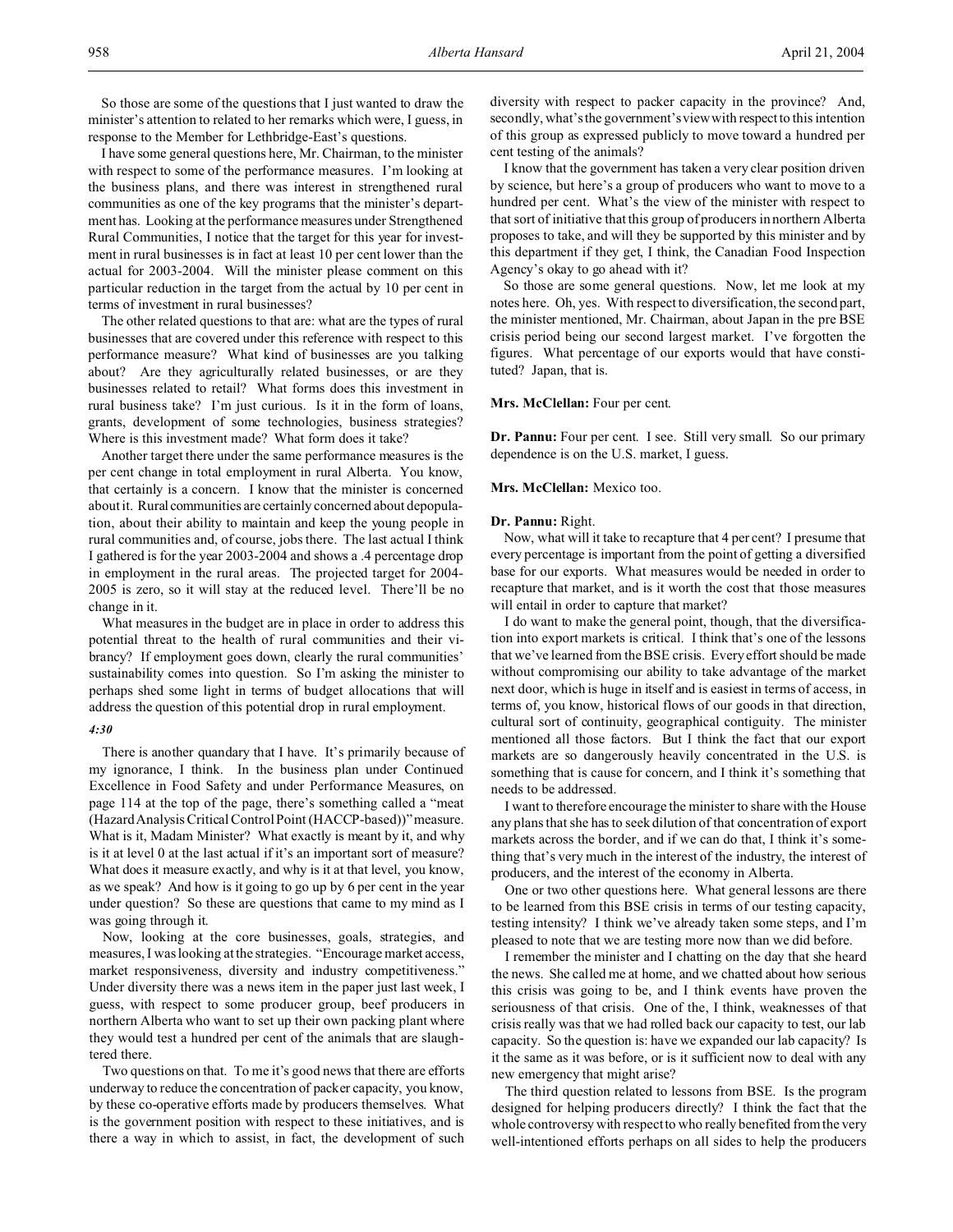who were faced with this crisis because the animals weren't moving fast enough and the prices had plummeted – many families were facing bankruptcy or a complete economic disaster. What program design weaknesses have we discovered which explain the problems that these families faced in spite of the fact that a huge amount of public dollars were spent on that program? Are we now ready and willing and prepared to sort of plug those loopholes if we have learned about them and know what they are? That's another question, and as I say, it's a serious one.

It is the case that the producers didn't benefit very much from the initial sort of phase of the aid package, and certainly consumers didn't benefit very much. So the question is: how can the program design be improved to make sure that this does not happen in case the unfortunate case of the BSE crisis arises again.

Another question that I have for the minister – and this came from my reading of the general statement on strategies. One of the things in the strategies outlined in the core businesses of the department is enhancing "the development of new products and processes to assist industry in capturing additional value added market opportunities."

Now, the first part of the statement: enhancing the development of new products. I haven't seen any reference in the plans here with respect to organic agriculture. There's obviously a growing interest in organically grown food and agricultural products. There's controversy over GM foods. Is there any attention paid to this growing interest among consumers here at home and abroad in organic agriculture and concerns about the safety of GM foods and GM products either in terms of consumer education or in terms of, in fact, encouraging alternative food products along organic production lines? Are there any commitments in the budget or any plans here that the minister can draw our attention to where organic producers and organic food consumers can be assured that due attention is being paid to this growing interest in this area of food production and consumption in the province?

A few other questions if I can get my pages straight here.

*4:40*

**The Chair:** Hon. member, your time is up. You'll have another chance.

**Mrs. McClellan:** There are a lot of things in this, and it's going to take a longer explanation than we have. Organics. Interesting subject. Niche markets. No question. However, there's a lot of work to be done in that area. How do you enforce the statements that are made about how it's grown? How do you audit that? I sell carrots; I tell you they've had no pesticides, no fertilizers, nothing. How do you know that? A whole issue around labelling.

I am concerned. I'm a supporter of the organics area, but I'm concerned that we don't have the methodology or the ability to actually back up these statements. It's a big concern. I'm a little more comfortable eating product when I actually know what they have to label and tell us what is in it and where it has been and what it has had applied to it. So I think we have a lot of work to do there. No question that it's a growth area. No question that I support the fact that there will be a niche market for that, but, boy, we better watch how we manage this whole area.

Capacity in testing. We're the only province in Canada who several months ago, in June, put out an overall plan. In fact, nobody else has done it at all yet. Fortunately, our Premier, although he may not have experienced this industry, understood the importance of it and definitely directed us to bring in an overall plan that included all of those things, such as program development to ease us through the situation, the importance of having the lab capacity that we might require.

I invited the Prime Minister to invest in this lab. I'm still hoping

that he will. They've built a new lab in Quebec. I thought it would be nice if they just put a little money into this one. It was recognized that there was one needed. We have the level 3 lab coming up, and I'm still inviting them to participate. It would be great. But we did do it.

The Canada Beef Export Federation. I don't know how familiar the hon. member is with that organization. They are our salesmen of our products in the world. They've done an absolutely fantastic job. I mentioned earlier about them opening an office in Monterrey, Mexico, and the increase in sales there. We're there in government as supporters if we need to work with them on opening doors to get meetings, to get into countries, diplomatic ways, if they need us on policy, the federal government on health regulations and so on. That's government's role. Our industry is the best salesman. They don't need us to do that. They need us to be there as supporters and make sure we have policies that do that.

One of the lessons we've learned is that we'd better pay attention more to international protocols because I think we were all just a little easy on this issue around BSE. We didn't have it. Now we realize that there's a lot of work that needs to be done to update those.

I've already I think clarified off the record that the U.S. is and will continue to be our largest market. It just makes all kinds of sense. Beef is a perishable product. Most people want to buy it fresh. Most of the countries that we talk about have long transportation times and costs associated. It doesn't mean that we won't be there and that we aren't there now. We are. The other thing is they want a different product. If anybody really has ever butchered a beef animal, it is a very diverse product line. You know, there are people that eat virtually almost every part of it. I'm not there. I'm pretty imaginative and innovative and all of that, but I draw the line in some spots.

The issue around a packing plant in northern Alberta and testing: that is the CFIA's issue. As far as I know, they have not put that forward. The CFIA will determine it. Do I have a concern? I think every decision we make should be based on science. As I understand it, in the U.S. that's what happened with Cold Creek. You take one small plant for a niche market, and they do something that then becomes imposed on everything, everyone, and you take yourself right out of the marketplace because you're up against people who don't have to do that. I think you have to have a balance in the whole industry. I hope that CFIA and their determination in this will look at a balance in the whole industry.

I did make an error earlier. I said that we had some dozen or 14 projects under our using over-30-month beef. My goodness, I just added them up. There are 45. These are Alberta companies, and I'm excited about that. That says that they're going to do this. We had \$7.1 million that was set aside to assist our companies in developing a home for this over-30-month product, because we know we're going to have it for some time. So we'll be value adding that product here instead of shipping the live animal to the U.S., where they value added it and sold it back to us. Some of that meant that they had to get new equipment or expand their operation. This, I think, is great.

There was a 20 per cent reduction, and, yes, most of it was in the lower end, but if you understand a beef carcass, you know that 26 per cent, 28 tops, is the high end, and something has to pay for the whole animal. So you didn't see the reduction, but the high ends did go down. You know, darn it, if you're going to use our web site, use it right.

**Dr. Pannu:** We did use it right.

**Mrs. McClellan:** You didn't. The information that you took off that web site was not used appropriately. Those were different dates and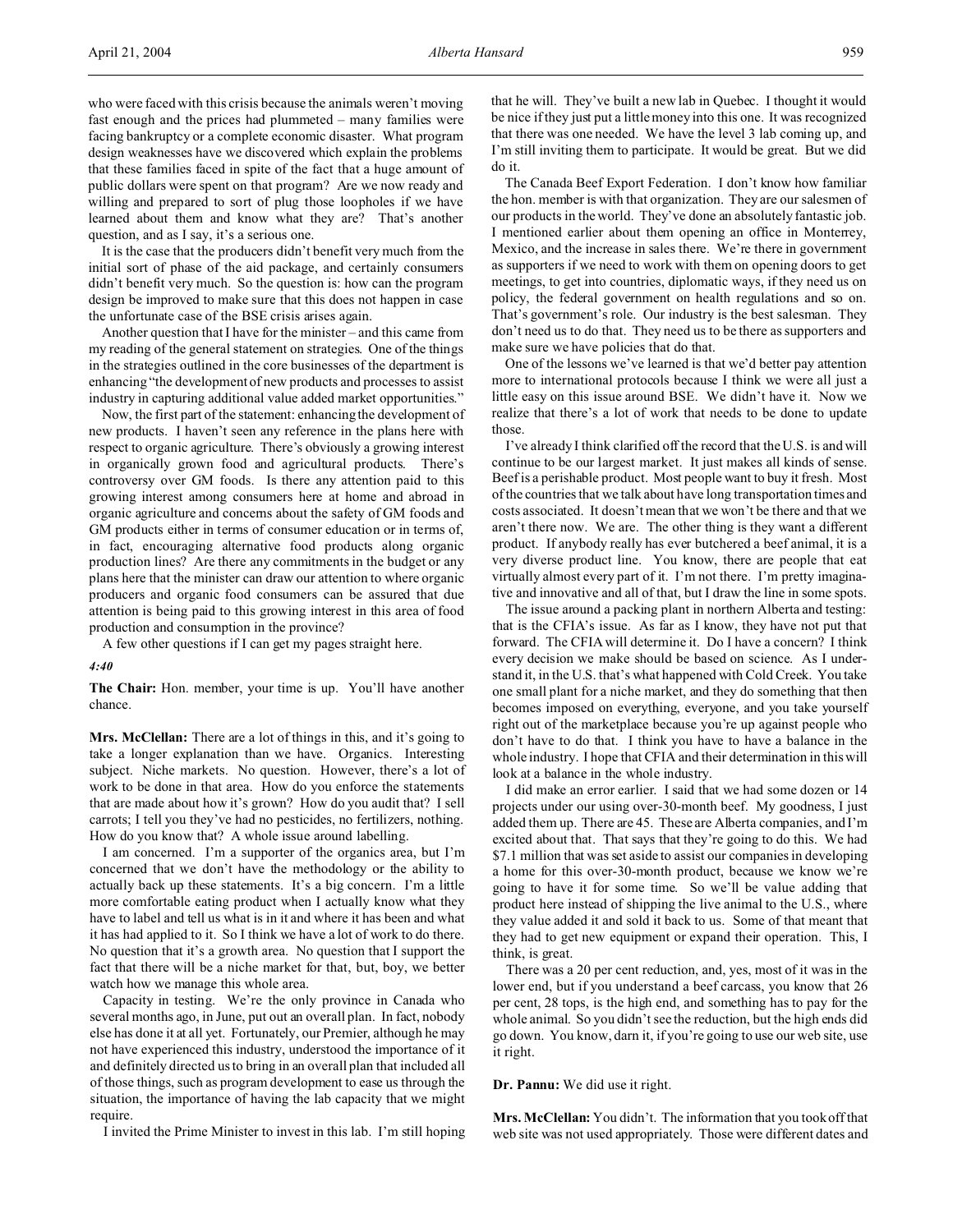different cuts. What we were talking about was a period of 10 months on the whole animal. So, you know, I appreciate people giving me information, but I like it based on facts.

I'm going to say my last comment on this. You made the statement that the packers' profits quadrupled. I would appreciate the information that backs that up because, frankly, I haven't seen it. As the minister responsible for this industry and with the passion that I feel for this industry, I will not be somebody that flings statements around that I can't back up with fact. That is the most dangerous thing that could happen to this beef industry today. The one thing I've been proud of in our industry is that they have stuck together. They have had those debates and those discussions and I think have made responsible statements, and I believe I should do that. I don't have any facts that say that packers quadrupled their profits. I don't know whether you're referring to one week or one month, but I'll tell you that when we look at it, we will look at it over the period of time that this happened.

I'm looking at the time when packers were killing at 28 per cent. I know enough about the industry to know that they were in deep red ink in that period. So should I pick that period? Or should I pick the period in August where, thanks to the federal government's reluctance to listen to us on the issue of putting an adjustment period in and/or not putting a dollar figure on it, they announced the end of the program? Everybody panicked, threw their cattle into the market, and it crashed. You bet the packers made money, if they took the animals at all. Many days they refused them totally.

#### *4:50*

This is a complex, complex industry, and you have got to look at it in the whole, not just pick parts that maybe make for: oh, gee, this will sound like packers quadrupled their profits. I want to know whether that was on May 21 or May 30 of last year or August 30 or in September, and I then would look at who was taking the profit before May 20. The fact is that in this industry there will be times when the packers take profit; there are times when the producers take the profit. You know what? In a normal marketplace it all works out because they know when the ups and downs in the market are.

The fact is that for the last 11 months we have had a totally dysfunctional market. For the first several months of this issue, the first seven, we really had a dysfunctional market until some product started to move. The fact is that until we have the opportunity for free trade in cattle, we will continue to have a dysfunctional market. I will be the last person that will stand up and make statements unless I can back them up with facts, and I can't for a fact say that in the last 11 months, from May 20 to April whatever it is today, packers quadrupled their profits. I don't have that kind of information. I, frankly, will make this statement: I don't think anybody in this industry is going to get rich over this one. I don't care whether you're on the retail side or the packer side or the producer side.

I will defend our programs, and anybody who reads the title of them knows they were applied to fat cattle, and that meant cattle that were in a terminal feedlot. I will tell you that 90 per cent of that money went to the owner of those cattle, which is where it should be. What happened from there on is the producers' business. They are the ones. But I do know that the feedlot owners that received that reinvested that money by buying the cow-calf producers' calves last fall in the marketplace at as high or higher than the year before's prices. I do know that when December 23 came and we had another incident, those same people that invested that money stood to take huge losses on those purchases that they made in good faith.

I commend Minister Speller for coming in with a program designed between the federal government and industry that helped respond to that. Do I agree with the per head payment? No, I never did, because some people will benefit more than others. I always

think it should be on the degree of the loss. However, I didn't design the program. It was their program. I'm just thankful they came in and recognized that there were still some huge losses.

I will respond in writing to some of the detail on rural development because it's a very, very important initiative. I'll sit down and let some of my colleagues speak.

**The Chair:** The hon. Member for Little Bow.

**Mr. McFarland:** Thank you, Mr. Chairman, and thank you to the minister for many, many good comments and to those that have spoken and asked questions before.

Like for a lot of people here on this issue, the BSE issue, agriculture has had a phenomenal ride, and it hasn't exactly been a great ride this year: everything from May 20 preceded by record droughts that everyone was aware of last year.

I would like to mention, just as a way of starting, that although there aren't that many of us colleagues in the Legislature that are actually from rural areas any more or those that actively farm, the riding that I do represent has what is commonly referred to as Feedlot Alley, and that area is the livestock feeding capital of Canada. Now, if anyone, you would think, should have received an awful lot of calls from producers, it should have been me. But as I've told people at various meetings that I went to, my biased opinion was that without a strong minister and a champion in agriculture, a department that was totally dedicated to trying to help the industry through this difficult time, no doubt I would have gotten a lot more calls than I did.

The thing that I felt strongly ever since the minister asked that myself and a couple of my colleagues, like the Member for Cardston-Taber-Warner, who attended a lot of these beef industry meetings – the point I was trying to get at was that the people in the industry themselves helped the minister and her staff come up with programs and solutions, which I think is a very solid way to deal with a very significant problem. I know that had it been up to many of the MLAs or any committee that a government might create, it's impossible, number one, to ever come up with a program that's going to satisfy everyone all of the time. It's far more acceptable to know that as an industry you've helped put the solution together, that you've identified the problems.

I would almost guess that the Member for Cardston-Taber-Warner and I could very much agree that as we sat in on some of these meetings, not to offer a solution or to make comment as much as to hear the concerns and hear the discussion on how we were going to see this problem through, the industry people that were there I think needed to have a pat on the back. These were the elected representatives from the various cattle groups, whether it was the Western Stock Growers' Association, Alberta Beef Producers, the Cattle Feeders' Association, the Alberta Milk Producers' Society. The meat packing industry was there and is there today.

It's a phenomenal thing to see these people with their own angst, because they all have operations of their own that are undergoing various degrees of financial difficulty or potential financial difficulty, be able to park all their personal problems at the door and come in and look at a solution to a huge, huge problem and look forward a year or six months or whatever time was required. I think it is a credit to the people that helped the ag department staff and the minister come up with some of these solutions.

Secondly, I know this doesn't specifically deal with the dollars that the minister has presented to this Assembly, but at the same time I do want to talk about the staff because there is a dollar implication. In earlier question periods we've heard questions about how much money was spent on this trip, how much money was spent on that hotel, and how much money was spent on this vehicle. Well, I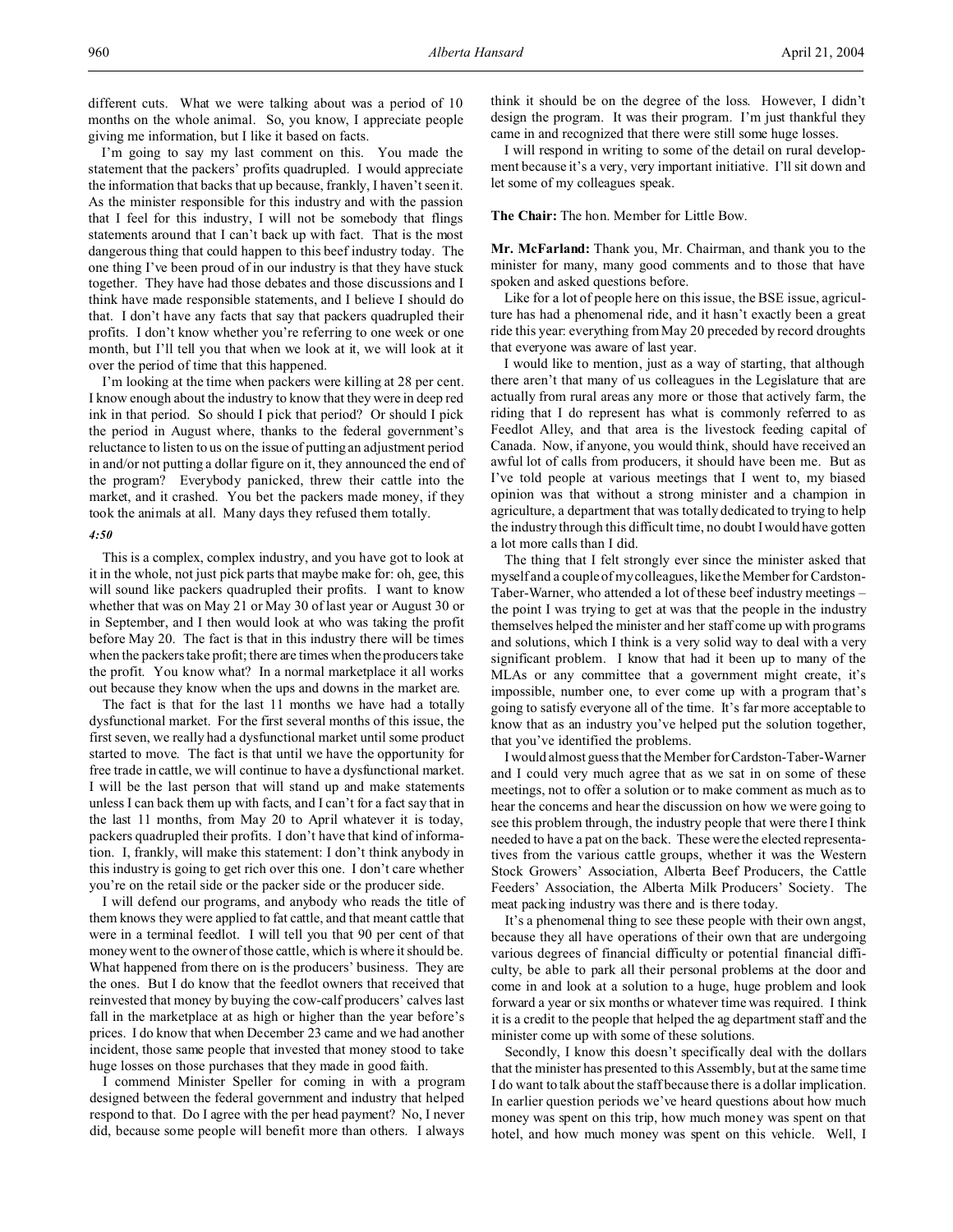Now, if I was worried about the rent of a Ford Econoline van or the price of a bottle of orange juice or a jug of orange juice, I think that maybe you'd be most pleasantly surprised to see that a lot of these people who are devoting six, seven, 10, 12, 14, 16 hours a day are the very same people who aren't getting paid any overtime and who have since May 20 been in that building probably six, sometimes seven days of the week, every day, making sure that the programs are up and running, handling not just one program, Mr. Chairman, but maybe two, three, and four different programs from a variety of producers across this province, anywhere from 20,000 to 35,000 different producers who might at various times submit applications.

So I do think that the industry, especially, is very much aware of the strong team that the minister has. I know that many of the MLAs are. I think they deserve a great amount of our gratitude.

The other thing that I think people in general, the general public, may not totally be aware of all the time – and the minister alluded to it in her last comments. Some of the programs were devised, the first one and the very last one, by the federal government. It's totally their own program. As the Alberta minister of agriculture had indicated, the very first program, which was put out as a reaction to a dire need for immediate injections of cash – well, our minister and the department had indicated that it wasn't being properly designed, that if it was in fact to be on a per head calculation and if there were no criteria established around it, that the market price would in fact drop, and it did.

# *5:00*

You know, in retrospect, again going back to the group that has worked with the department and the minister over this period of time, they came up with programs that were more suited to the flow of dollars, that helped keep a marketplace much more in tune with what you would expect to happen in a normal situation. Probably the one thing that a lot of the public weren't aware of was that some of these programs excluded the packer cattle from payment. I think that's probably one of the best secrets that many people aren't aware of, because there were allegations that the government simply wrote cheques and it all went to the packers.

I don't think a lot people understood that even before this issue came up, there were a varying number of cattle held by packers throughout the province, and it could have ranged from 10 to 18 per cent, which varied and would continue to vary according to market conditions. So my hat is off to a program that actually worked more to the benefit, although when you're hurting, you don't see it, of the smaller and the mid-sized producer than it did to the larger and especially to the packing plant.

I would also like to comment on the standing policy committee. Our members, who range from south to north, east to west, and urban and rural, have been involved, have been the most vocal critics within the committee to our minister and also have been very supportive of the efforts that have been a result of the work done by the program director people and by the industry. Our committee has in fact been able to vet their constituents' feelings to the minister, been able to talk to the department people and keep us in tune with what has gone on and what will go on in the future.

I do want to make a comment. I think I heard one of the former speakers ask about a cost overrun, perhaps in a standing policy committee. I would like to tell you, Mr. Chairman, that the minister of agriculture did ask me to attend a trinational meeting on her behalf in Mexico, and that wouldn't have been something that would have happened had it not been for an issue like this. It's no deep, dark secret that if you suddenly have to go on a commercial airline from Edmonton, Alberta, through Phoenix to Puerto Vallarta, Mexico, and back, it's not very cheap. It's 1,500-plus dollars just for one person and hotel accommodations for the three nights that you are there. By the way, we never really left the hotel. It was meetings.

#### Mrs. Gordon: Did you have orange juice?

**Mr. McFarland:** No, I drink apple juice. I didn't have any orange juice, member, and I didn't have any dos cerveza. Is that the name?

The meetings that were set up rotate each year. They're held between the U.S., Mexico, and Canada. This year it happened to be in Mexico, and it was at the state and provincial levels. They would have our equivalent of ministers of agriculture from the various U.S. states, from the 38 Mexican states, and from our 10 provinces and territories. Fortunately for us we had a very strong contingent from Ontario back to B.C. There were probably half of the Mexican states represented there.

What happened was most interesting. It was at a time when there was some resolve to the anaplasmosis and bluetongue issue. That was basically settled during the course of this meeting.

The other thing that I think was most worthy of note was that during the time that I spoke to commissioners of agriculture, for instance, from Arizona and New Mexico, never once did I hear a comment that the border shouldn't open. Never once from any of the Mexican state secretariats of agriculture did I hear any comment that the border should not open. Every one of the Mexican state departments of agriculture wanted the border to open.

Do you know what I think was most important, Mr. Chairman? It was towards the end of the wrap-up. There had been an overview of the benefits of NAFTA between the U.S. and Mexico, between Canada and Mexico. If a person doesn't see graphically the numbers of dollars that have flowed because of the NAFTA agreement – albeit there can be times when there have been things that people question. The phenomenal growth in processed meat alone, just on the agricultural side, between Canada and Mexico, between Mexico and the U.S., is remarkable, and there's strong growth there.

The other thing that had to make you feel very proud was when the governor of the state of Jalisco – and granted, this was through an interpreter – stood up and said that Canada had a testing system that was, in his words, the model that should have been used by everyone. I think that in itself should have made not just producers but consumers feel not just proud but actually reassured that we do have a good system. The Mexican governor of the state of Jalisco wished that everyone would use that same model across North America, and if we could accomplish some of these uniform tests and regimes that we follow, not just in Canada and the U.S. but also, they meant, including themselves, it would be a huge step in making sure that our trade, our testings are all contiguous and following the same regime.

Lastly, Mr. Chairman, the open borders that had been talked about I think finally came to fruition. We heard the news this past week. It is a slow, anguishing type of situation that everyone has been through.

I would like to close on the note that we still haven't talked about the Canadian Wheat Board, and I'm surprised that we haven't talked about the prospects for this year. Who knows what those could or couldn't be? To some degree we've not had an opportunity to discuss some of the changes, especially in crop insurance. In the